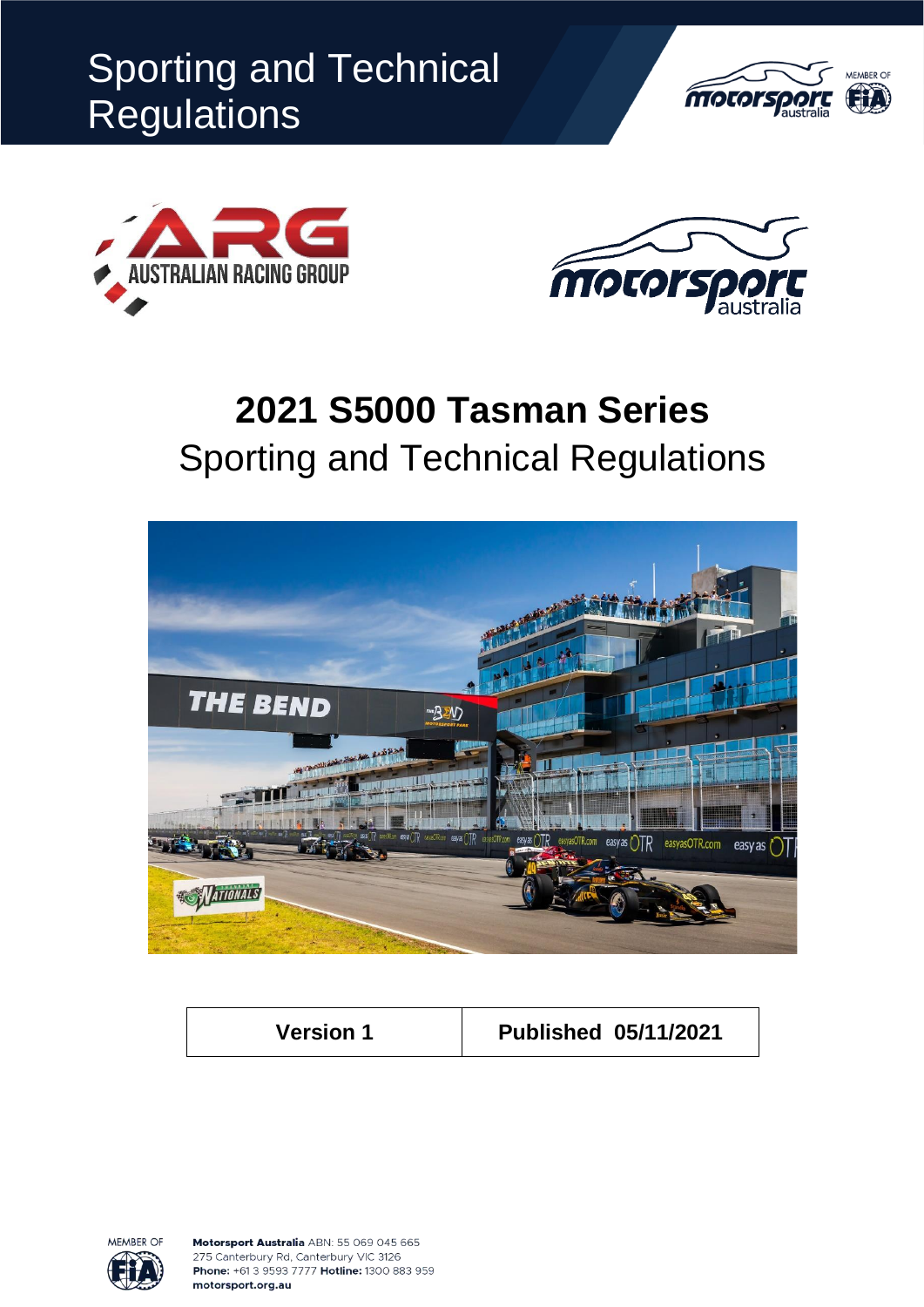

# 2021 S5000 Tasman Series **Sporting & Technical Regulations**

# Contents

| <b>S1</b>  |                   |  |  |  |  |  |  |
|------------|-------------------|--|--|--|--|--|--|
|            | S1.1              |  |  |  |  |  |  |
|            | S1.2              |  |  |  |  |  |  |
| <b>S2</b>  |                   |  |  |  |  |  |  |
|            | S2.1              |  |  |  |  |  |  |
| S3         |                   |  |  |  |  |  |  |
| S4         |                   |  |  |  |  |  |  |
|            | S4.1              |  |  |  |  |  |  |
| S5         |                   |  |  |  |  |  |  |
|            | S5.1              |  |  |  |  |  |  |
|            | S5.2              |  |  |  |  |  |  |
| S6         |                   |  |  |  |  |  |  |
| <b>S7</b>  |                   |  |  |  |  |  |  |
| S8         |                   |  |  |  |  |  |  |
|            | S8.1              |  |  |  |  |  |  |
| S9         |                   |  |  |  |  |  |  |
| <b>S10</b> |                   |  |  |  |  |  |  |
|            | S <sub>10.1</sub> |  |  |  |  |  |  |
|            | S <sub>10.2</sub> |  |  |  |  |  |  |
| <b>S11</b> |                   |  |  |  |  |  |  |
|            |                   |  |  |  |  |  |  |
|            | S <sub>12.1</sub> |  |  |  |  |  |  |
|            | S <sub>12.2</sub> |  |  |  |  |  |  |
|            | S12.3             |  |  |  |  |  |  |
|            |                   |  |  |  |  |  |  |
|            | S <sub>13.1</sub> |  |  |  |  |  |  |
|            | S <sub>13.2</sub> |  |  |  |  |  |  |
|            | S <sub>13.3</sub> |  |  |  |  |  |  |
|            | S13.4             |  |  |  |  |  |  |
|            | S13.5             |  |  |  |  |  |  |
|            | S13.6             |  |  |  |  |  |  |
|            | S13.7             |  |  |  |  |  |  |
|            | S13.8             |  |  |  |  |  |  |
|            | S <sub>13.9</sub> |  |  |  |  |  |  |
|            | S13.10            |  |  |  |  |  |  |
|            | S13.12            |  |  |  |  |  |  |
| S14        |                   |  |  |  |  |  |  |
|            | S14.1             |  |  |  |  |  |  |
|            |                   |  |  |  |  |  |  |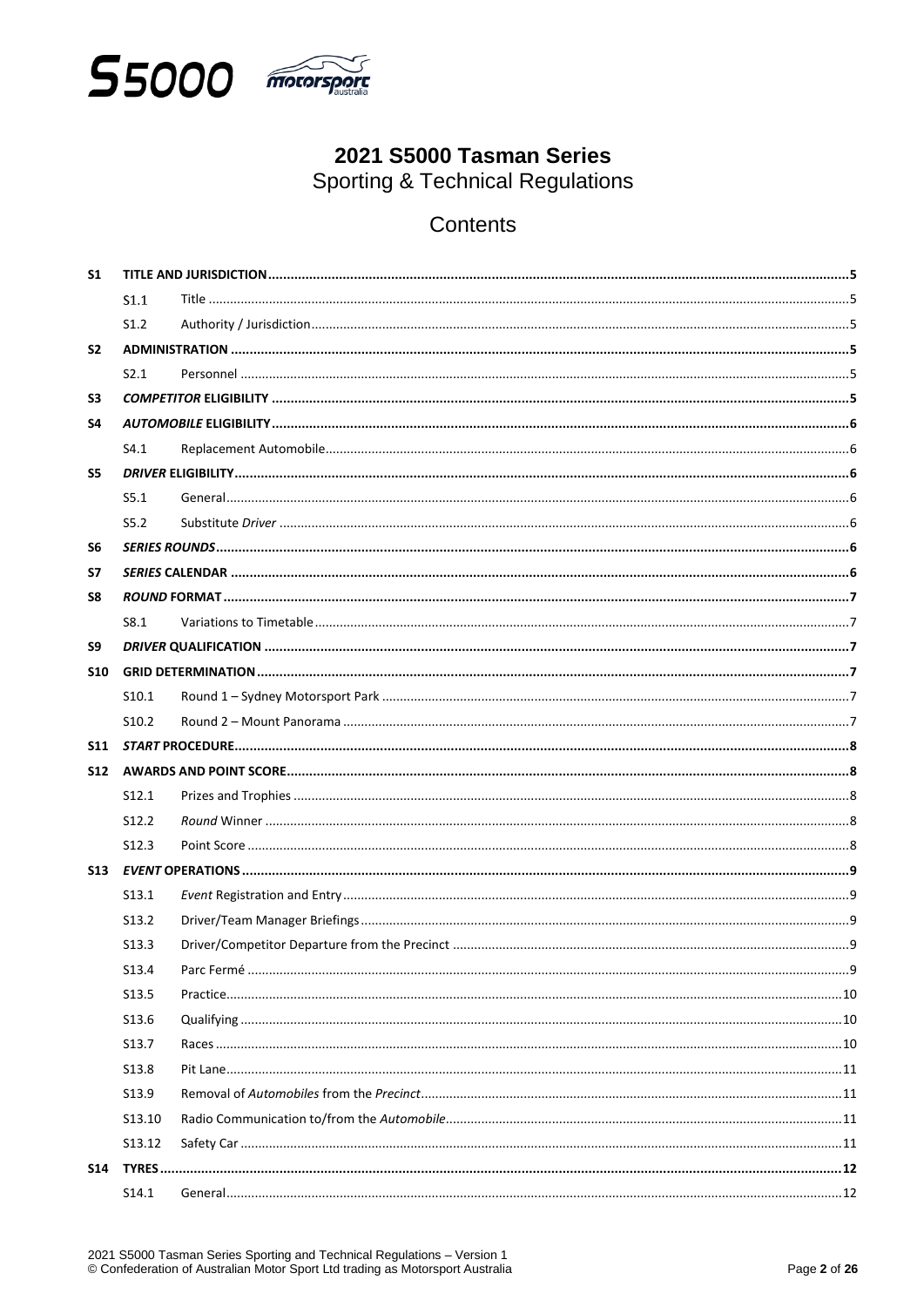

|            | S14.2             |  |
|------------|-------------------|--|
|            | S <sub>14.3</sub> |  |
| <b>S15</b> |                   |  |
|            | S <sub>15.1</sub> |  |
|            | S <sub>15.2</sub> |  |
| <b>S16</b> |                   |  |
|            | S <sub>16.1</sub> |  |
|            | S <sub>16.2</sub> |  |
|            | S <sub>16.3</sub> |  |
| <b>S17</b> |                   |  |
| <b>S18</b> |                   |  |
| <b>S19</b> |                   |  |
| <b>S20</b> |                   |  |
|            | S <sub>20.1</sub> |  |
|            | S <sub>20.2</sub> |  |
| <b>S21</b> |                   |  |
| <b>S22</b> |                   |  |
| <b>S23</b> |                   |  |
| <b>S24</b> |                   |  |
| <b>S25</b> |                   |  |
| T1         |                   |  |
| T2         |                   |  |
|            | T2.1              |  |
|            | T2.2              |  |
|            | T2.3              |  |
|            | T2.4              |  |
| T3         |                   |  |
|            | T3.1              |  |
|            | T3.2              |  |
|            | T3.3              |  |
|            | T3.4              |  |
|            | T3.5              |  |
| Т4         |                   |  |
|            | T4.1              |  |
|            | T4.2              |  |
| T5         |                   |  |
|            | T5.1              |  |
|            | T5.2              |  |
|            | T5.3              |  |
|            | T5.4              |  |
|            | T5.5              |  |
|            |                   |  |
|            | T5.6              |  |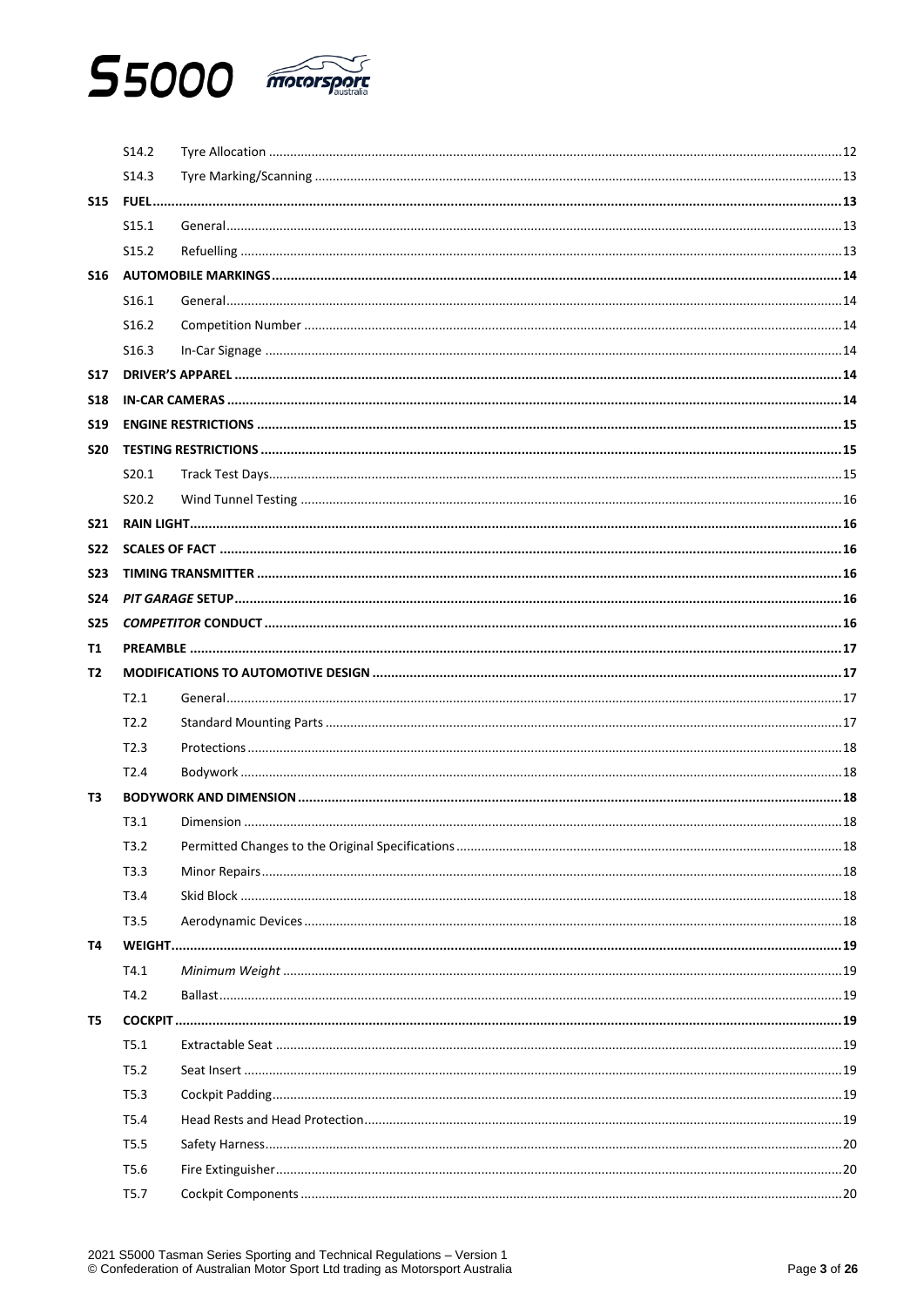

| T6         |                   |  |  |  |
|------------|-------------------|--|--|--|
|            | T6.1              |  |  |  |
| T7         |                   |  |  |  |
|            | T7.1              |  |  |  |
|            | T7.2              |  |  |  |
|            | T7.3              |  |  |  |
| T8         |                   |  |  |  |
|            | T8.1              |  |  |  |
| T9         |                   |  |  |  |
|            | T9.1              |  |  |  |
|            | T9.2              |  |  |  |
| <b>T10</b> |                   |  |  |  |
| T11        |                   |  |  |  |
|            | T11.1             |  |  |  |
|            | T11.2             |  |  |  |
|            | T <sub>11.3</sub> |  |  |  |
|            | T11.4             |  |  |  |
| T12        |                   |  |  |  |
|            | T <sub>12.1</sub> |  |  |  |
|            | T12.2             |  |  |  |
| T13        |                   |  |  |  |
|            | T <sub>13.1</sub> |  |  |  |
|            | T13.2             |  |  |  |
|            | T <sub>13.3</sub> |  |  |  |
| T14        |                   |  |  |  |
|            | T <sub>14.1</sub> |  |  |  |
|            | T <sub>14.2</sub> |  |  |  |
| T15        |                   |  |  |  |
|            |                   |  |  |  |
|            | T <sub>16.1</sub> |  |  |  |
| T17        |                   |  |  |  |
|            |                   |  |  |  |
|            |                   |  |  |  |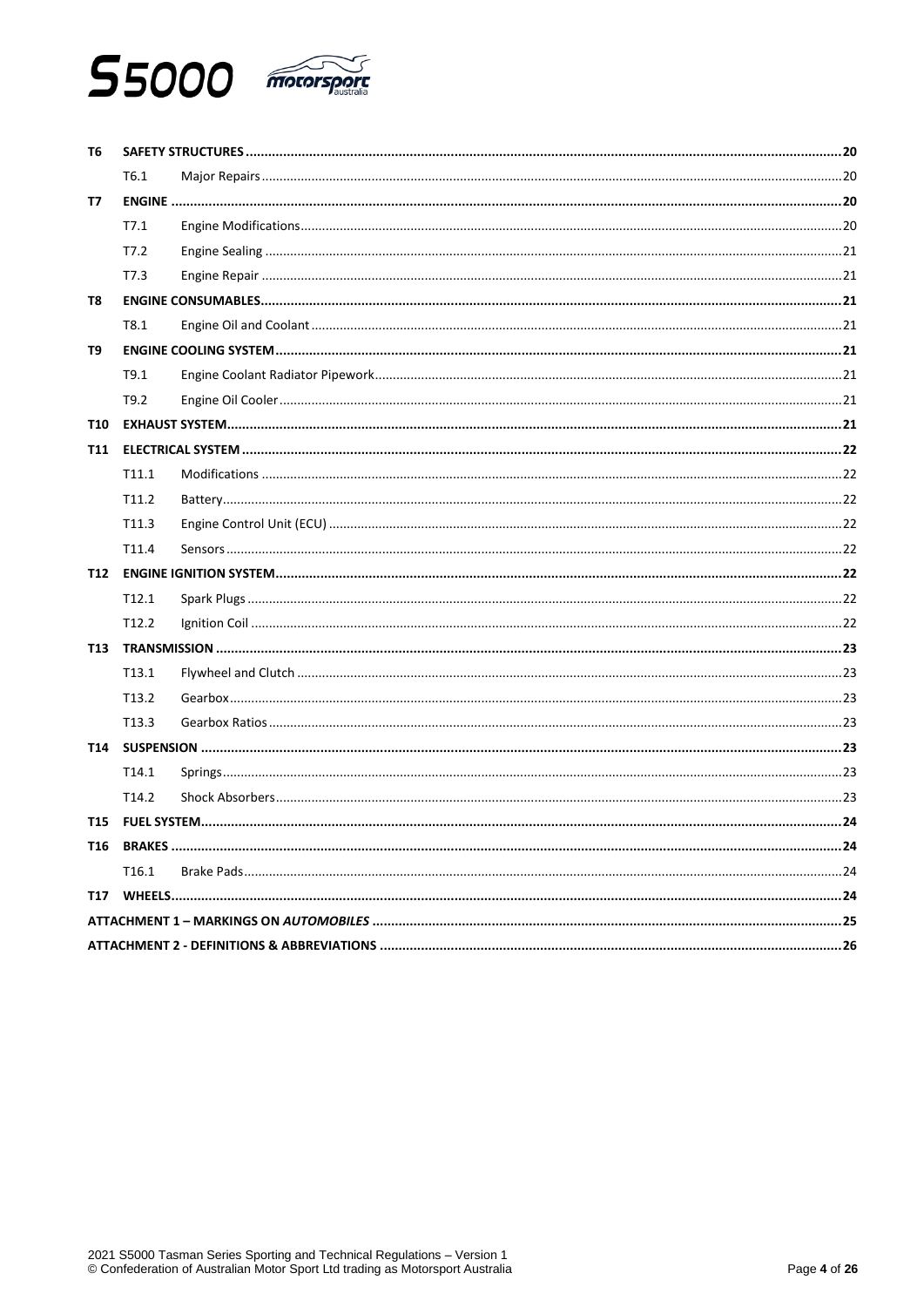

# **2021 S5000 Tasman Series**

# Sporting Regulations

A *Capitalised* and *italicised* word in this document is defined in the FIA International Sporting Code (*Code*)*,* National Competition Rules (*NCR*)*,* including their Appendices or Attachment 2 of this document.

Any HEADING is for reference only and has no regulatory effect.

# <span id="page-4-1"></span><span id="page-4-0"></span>**S1 TITLE AND JURISDICTION**

#### S1.1 **Title**

The *Series* will only be known as and referred to as "2021 S5000 Tasman Series".

#### <span id="page-4-2"></span>**S1.2 Authority / Jurisdiction**

- 1.2.1 Each *Round* of the *Series* will be held under the *FIA* International Sporting Code including Appendices (*Code*); the *NCR* and *CRSR* of *Motorsport Australia*; the Sporting and Technical Regulations issued for the *Series* by *Motorsport Australia*; *Supplementary Regulations* issued by the *Organiser* for each *Event*; Bulletins issued by the Stewards; Driver Briefing Notes and instructions issued by the Race Director or the Clerk of the Course at an *Event* and any *Event* specific documentation as published by the *CM*.
- 1.2.2 This *Series* has been sanctioned by *Motorsport Australia* as a National Series.
- 1.2.3 Australia Racing Group Pty Ltd has been appointed as the Category Manager (*CM*) by *Motorsport Australia* for the *Series*.

**Contact Details:** Liam Curkpatrick Australian Racing Group Email: [liam@australianracinggroup.com](mailto:liam@australianracinggroup.com) Phone: +61 438 033 246

# <span id="page-4-4"></span><span id="page-4-3"></span>**S2 ADMINISTRATION**

#### **S2.1 Personnel**

The following personnel have been appointed by *Motorsport Australia* and/or the *CM* and have the authority to administer the various aspects of these regulations as detailed in the *CRSR*.

| Race Director (RD)              | David Stuart                     |
|---------------------------------|----------------------------------|
| Technical Delegate (TD)         | Frank Adamson                    |
| Series Steward (SS)             | Matt Halpin                      |
| Category Administrator (CA)     | Liam Curkpatrick / Chris Lambden |
| Driving Standards Advisor (DSA) | TBA                              |

# <span id="page-4-5"></span>**S3** *COMPETITOR* **ELIGIBILITY**

To be eligible to compete in the *Series*, each *Competitor* must hold a current *Motorsport Australia Competitor Licence* and comply with all terms and conditions of the *CM*.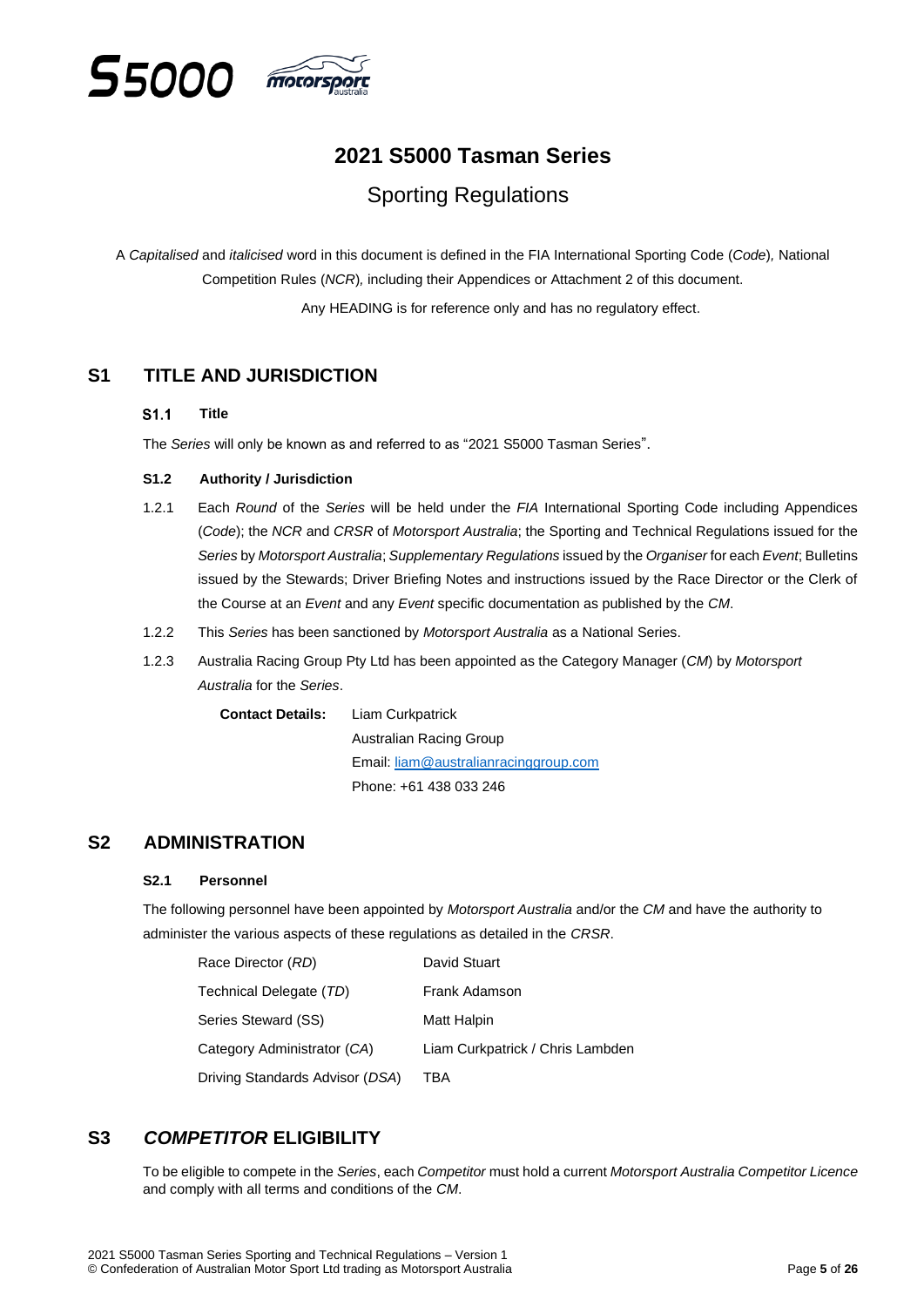

# <span id="page-5-0"></span>**S4** *AUTOMOBILE* **ELIGIBILITY**

Each *Automobile* must comply with the provisions of the 2021 S5000 Tasman Series Technical Regulations and the relevant *Motorsport Australia* Recognition Document to be eligible to compete in the Series.

#### <span id="page-5-1"></span>**S4.1 Replacement Automobile**

Following the commencement of the first practice session at each *Round*, any *Automobile* that has been entered to compete at that Round, may not be replaced with another *Automobile* without the express permission of the *CM* and the approval of the Stewards.

# <span id="page-5-3"></span><span id="page-5-2"></span>**S5** *DRIVER* **ELIGIBILITY**

#### **S5.1 General**

5.1.1 To be eligible to compete in the *Series*, each *Driver* must be a minimum of 17 years of age, hold a current International Grade C *Driver Licence* or higher and be registered with the *CM*.

**Note:** The International Grade C *Driver Licence* must be attained by satisfying the qualification requirement to compete satisfactorily in 5 ASN sanctioned *Circuit Races* for cars with the highest grade national Circuit *Licence*. Attaining an International Grade C *Driver Licence* by previously holding a CIK International B *Licence* is not acceptable for this *Series*.

5.1.2 The *CM* reserves the right to prohibit any *Driver* from entering any *Round*, if in the sole opinion of the *CM*, the *Driver's* previous actions have resulted in the category or the *Series* or the *Driver* being brought into disrepute.

#### <span id="page-5-4"></span>**S5.2 Substitute** *Driver*

Prior to the commencement of the qualifying session at each Round, a *Competitor* may nominate an eligible substitute *Driver* who may be permitted to compete in the remainder of the Round, subject to the approval of the Stewards and the *CM*.

# <span id="page-5-5"></span>**S6** *SERIES ROUNDS*

The *Series* will be conducted over 2 *Rounds* as detailed in the *Series* Calendar below. Each race conducted as a part of the *Series* will count in determining the final results of the *Series*.

# <span id="page-5-6"></span>**S7** *SERIES* **CALENDAR**

| <b>Round</b> | Circuit                | Date                     |
|--------------|------------------------|--------------------------|
|              | Sydney Motorsport Park | 17-21 November           |
|              | Mount Panorama         | 30 November - 5 December |

**Note:** The above calendar is subject to change dependant on restrictions that may be imposed due to the COVID-19 pandemic. The *CM* will advise each *Competitor* of any change.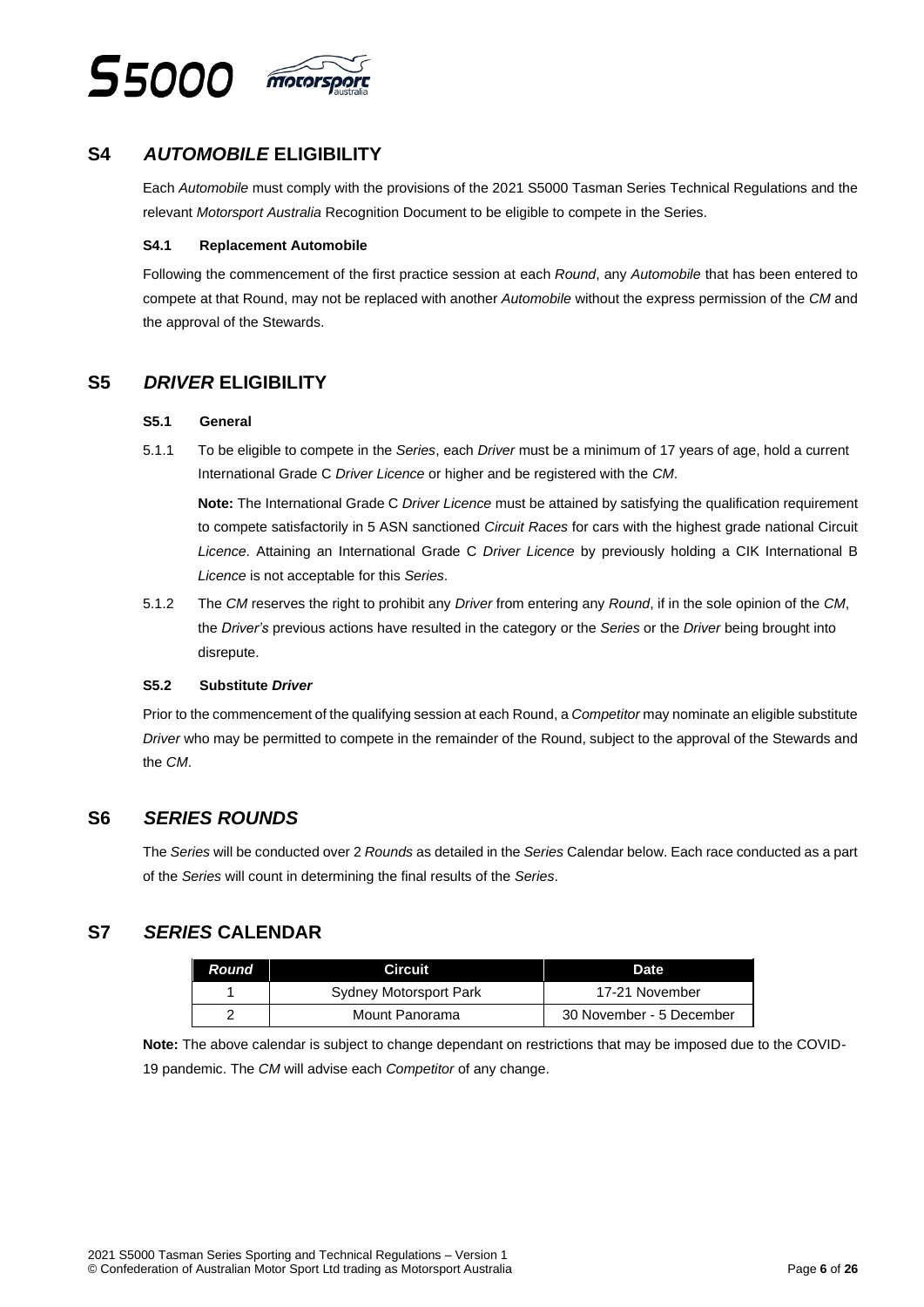

# <span id="page-6-0"></span>**S8** *ROUND* **FORMAT**

The number, length and format of track sessions will ultimately be negotiated between the *CM* and the *Organiser* prior to an *Event* and will be advised in the *Supplementary Regulations* issued for an *Event*. Generally, the format for each *Event* will be as follows:

| <b>Session</b> | Format                                        |  |  |  |
|----------------|-----------------------------------------------|--|--|--|
| Practice 1 & 2 | 25-minute sessions                            |  |  |  |
| Qualifying     | 25-minute session                             |  |  |  |
| Races          | 25-minute races expressed as a number of laps |  |  |  |

#### <span id="page-6-1"></span>**S8.1 Variations to Timetable**

With the prior approval of the Stewards, the *Event* timetable may be varied at any time due to exceptional circumstances.

# <span id="page-6-2"></span>**S9** *DRIVER* **QUALIFICATION**

Each *Driver* whose fastest lap time recorded during any practice or qualifying session exceeds 115% of the fastest lap time recorded in the qualifying session will not be permitted to further compete at that *Round* unless otherwise approved by the Stewards due to exceptional circumstances as described in the *CRSR*.

# <span id="page-6-4"></span><span id="page-6-3"></span>**S10 GRID DETERMINATION**

#### **S10.1 Round 1 – Sydney Motorsport Park**

**Race 1:** The grid for Race 1 will be determined in accordance with the *CRSR* (Qualifying order).

**Race 2:** For Race 2 the upper 75% of the grid (actual number of *Automobiles* to be advised by the *RD*) will be the reverse of the upper 75% of the grid for Race 1 and the lower 25% of the grid (actual number of *Automobiles* to be advised by the *RD*) will be the same order as Race 1.

**Race 3 (Main Event):** The grid for the Main Event will be determined based on the aggregate points awarded to each *Driver* based on the results of Qualifying, Race 1 and Race 2 with the highest point scorer on grid position 1, the second highest point scorer on grid position 2 and so on.

If 2 or more *Drivers* have the same number of aggregate points, the higher grid position will be allocated to the *Driver* with the fastest qualifying lap time.

In such case, if 2 or more *Drivers* have the same fastest qualifying lap time, the higher grid position will be allocated to the *Driver* who achieved that lap time first.

#### <span id="page-6-5"></span>**S10.2 Round 2 – Mount Panorama**

**Race 4:** The grid for Race 4 will be determined in accordance with the *CRSR* (Qualifying order).

**Race 5:** For Race 5 the upper 75% of the grid (actual number of *Automobiles* to be advised by the *RD*) will be the reverse of the upper 75% of the grid for Race 1and the lower 25% of the grid (actual number of *Automobiles* to be advised by the *RD*) will be the same order as Race 4.

**Race 6**: For Race 6, the upper 50% of the grid (actual number of *Automobiles* to be advised by the *RD*) will be the reverse of the upper 50% of the final result of Race 5 and the lower 50% of the grid (actual number of *Automobiles* to be advised by the *RD*) will be the order of the lower 50% of the final result of Race 5.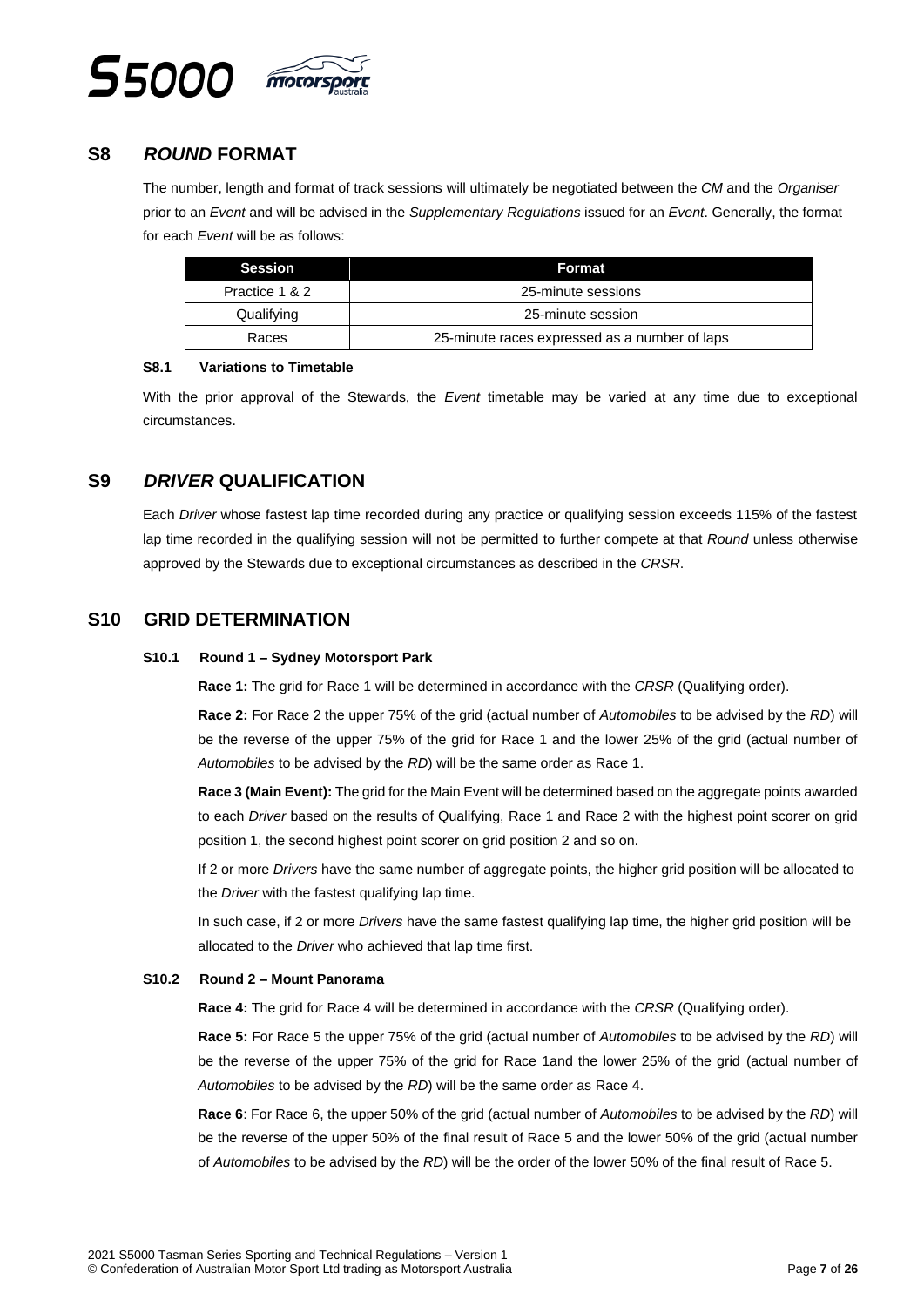

**Race 7 (Main Event):** The grid for the Main Event will be determined based on the aggregate points awarded to each *Driver* based on the results of Qualifying, Race 4, Race 5 and Race 6 with the highest point scorer on grid position 1, the second highest point scorer on grid position 2 and so on.

If 2 or more *Drivers* have the same number of aggregate points, the higher grid position will be allocated to the *Driver* with the fastest qualifying lap time.

In such case, if 2 or more *Drivers* have the same fastest qualifying lap time, the higher grid position will be allocated to the *Driver* who achieved that lap time first.

# <span id="page-7-0"></span>**S11** *START* **PROCEDURE**

Unless specified otherwise in *Event* regulations, the *Start* procedure for each race will be a Championship Standing Start in accordance with the *CRSR* except that pit crew may not access the grid and only the 1-minute board will be displayed. This will occur when the first *Automobile* stops on the grid at the end of the observation lap. The formation lap will commence when the green flag is displayed by the Starter.

# <span id="page-7-2"></span><span id="page-7-1"></span>**S12 AWARDS AND POINT SCORE**

#### **S12.1 Prizes and Trophies**

- 12.1.1 The top 3 *Drivers* in the Main Event at each *Round* may be awarded a trophy by the *CM*.
- 12.1.2 Any other prize, trophy and award may be as determined by the CM and advised to each *Competitor*.

#### <span id="page-7-3"></span>**S12.2** *Round* **Winner**

The winner of each *Round* will be the winner of the Main Event.

#### <span id="page-7-4"></span>**S12.3 Point Score**

12.3.1 Points will be awarded to *Drivers* for each Qualifying session and race (including the Main Event) at each *Round* in accordance with the following table:

|                  |                |                               |                   |                           | <b>Points</b>  |                   |                       |                |                           |
|------------------|----------------|-------------------------------|-------------------|---------------------------|----------------|-------------------|-----------------------|----------------|---------------------------|
| <b>Finishing</b> |                | <b>Sydney Motorsport Park</b> |                   |                           |                |                   | <b>Mount Panorama</b> |                |                           |
| <b>Position</b>  | Qualifying     | Race 1                        | Race <sub>2</sub> | Race 3<br>(Main<br>Event) | Qualifying     | Race <sub>4</sub> | Race 5                | Race 6         | Race 7<br>(Main<br>Event) |
| 1 <sup>st</sup>  | 10             | 30                            | 20                | 60                        | 10             | 30                | 20                    | 20             | 60                        |
| 2 <sub>nd</sub>  | 9              | 27                            | 18                | 50                        | 9              | 27                | 18                    | 18             | 50                        |
| 3 <sup>rd</sup>  | 8              | 24                            | 16                | 40                        | 8              | 24                | 16                    | 16             | 40                        |
| 4 <sup>th</sup>  | $\overline{7}$ | 22                            | 14                | 32                        | 7              | 22                | 14                    | 14             | 32                        |
| 5 <sup>th</sup>  | 6              | 20                            | 12                | 26                        | 6              | 20                | 12                    | 12             | 26                        |
| 6 <sup>th</sup>  | 5              | 18                            | 10                | 24                        | 5              | 18                | 10                    | 10             | 24                        |
| 7 <sup>th</sup>  | $\overline{4}$ | 16                            | 9                 | 22                        | 4              | 16                | 9                     | 9              | 22                        |
| 8 <sup>th</sup>  | 3              | 14                            | 8                 | 20                        | 3              | 14                | 8                     | 8              | 20                        |
| gth              | $\overline{2}$ | 12                            | $\overline{7}$    | 18                        | $\overline{2}$ | 12                | $\overline{7}$        | $\overline{7}$ | 18                        |
| 10 <sup>th</sup> | 1              | 10                            | 6                 | 16                        | 1              | 10                | 6                     | 6              | 16                        |
| 11 <sup>th</sup> |                | 8                             | 5                 | 14                        |                | 8                 | 5                     | 5              | 14                        |
| 12 <sup>th</sup> |                | 6                             | 4                 | 12                        |                | 6                 | 4                     | 4              | 12                        |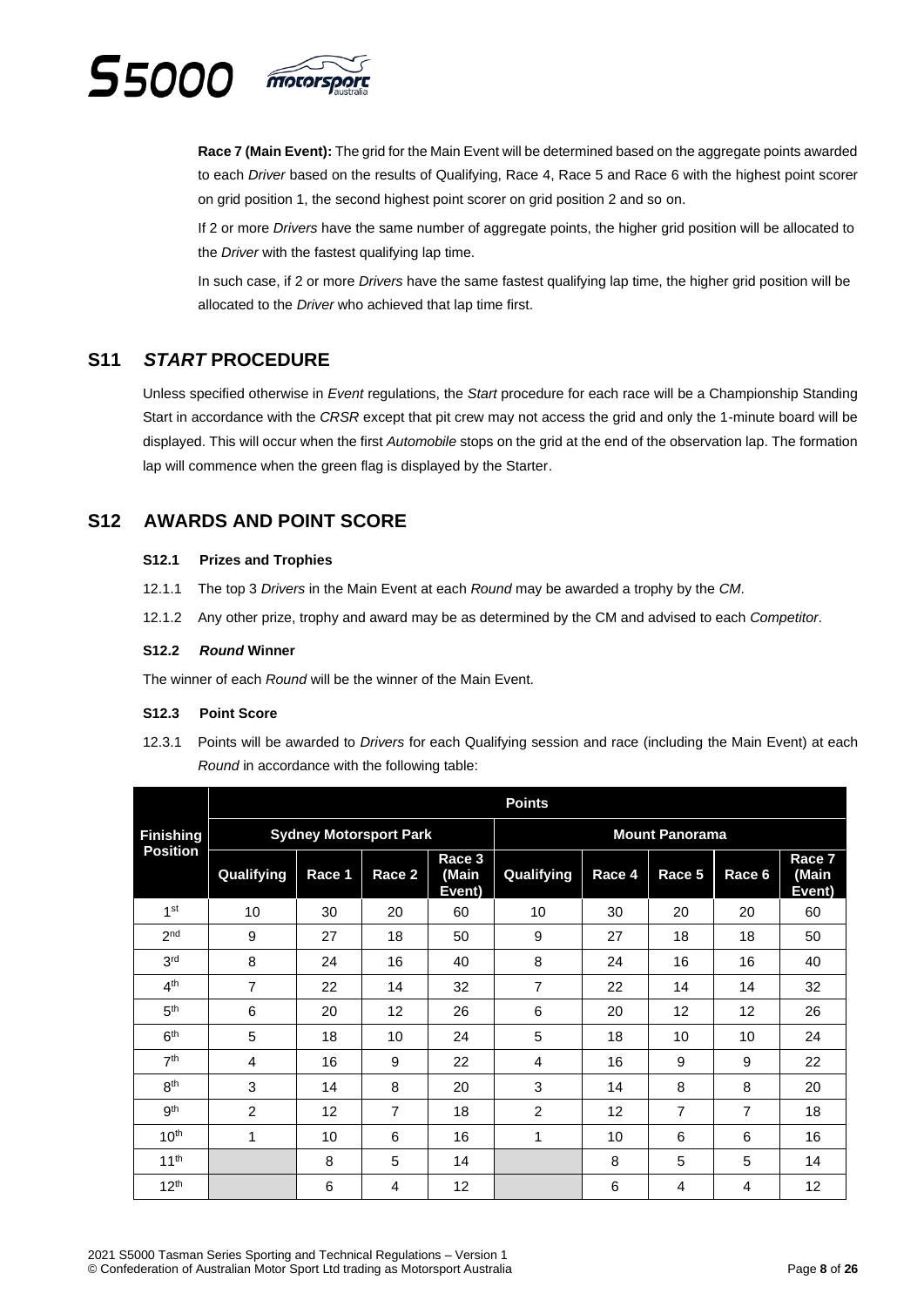

| 13 <sup>th</sup> | Λ | ⌒ | 10 |  |  | 1C |
|------------------|---|---|----|--|--|----|
| 14 <sup>th</sup> | ີ |   |    |  |  |    |
| 15 <sup>th</sup> |   |   | ⌒  |  |  |    |
| 16 <sup>th</sup> |   |   |    |  |  |    |
| 17 <sup>th</sup> |   |   |    |  |  |    |
| 18 <sup>th</sup> |   |   |    |  |  |    |

- 12.3.2 Points for each race (including the Main Event) will only be awarded to the *Drivers* classified as finishers in the final results of that race (including the Main Event).
- 12.3.3 No points will be awarded for any race (including the Main Event) where all laps are under Safety Car conditions.
- 12.3.4 The *Driver* gaining the highest points total over the 2 *Rounds* will be declared the winner of the *Series* and awarded the Tasman Cup.
- 12.3.5 In the event of a tie at the end of the *Series*, the final positions will be determined by comparing the results achieved by each tied *Driver* in the Main Event at each *Round*, with the *Driver* with the highest number of first places being awarded the higher *Series* position. If at this stage a tie still exists, it will be resolved by comparing the number of second, third or fourth places (and so on) achieved by each tied *Driver* in the Main Event at each *Round* until each position has been determined.

# <span id="page-8-1"></span><span id="page-8-0"></span>**S13** *EVENT* **OPERATIONS**

#### **S13.1** *Event* **Registration and Entry**

Event Registration and Entry forms will be available from the *CA* with document checking being conducted by the *CA* prior to the first official track session at each *Round*.

#### <span id="page-8-2"></span>**S13.2 Driver/Team Manager Briefings**

- 13.2.1 Each *Driver* and *Team Manager* must attend the compulsory *Drivers* briefing conducted at each *Round*.
- 13.2.2 The time and location of the *Drivers* briefing will be detailed in the *Supplementary Regulations* for the *Event*.
- 13.2.3 Each *Driver* and *Team Manager* is required to sign the attendance sheet prior to the commencement of the briefing as confirmation of their attendance.
- 13.2.4 Other compulsory briefings may be convened as required and will be advised to each *Competitor* accordingly.

#### <span id="page-8-3"></span>**S13.3 Driver/Competitor Departure from the Precinct**

For judicial purposes, each *Competitor* and *Driver* must remain at the *Precinct* following the conclusion of any ontrack session until officially released by the *RD*.

#### <span id="page-8-4"></span>**S13.4 Parc Fermé**

- 13.4.1 Unless otherwise advised via the RMC at the conclusion of each qualifying session and race, each *Automobile*, including any *Automobile* that completed the session in *Pit Lane*, must proceed directly to *Parc Fermé* via the most direct route (or as directed by *Officials*) without returning to its *Pit Garage* or the paddock area and without interference from any third party (other than an *Official*).
- 13.4.2 Work on an *Automobile* that is in the *Pit Lane* at the conclusion of a qualifying session or race is not permitted after the chequered flag has been displayed unless authorised by the *TD*.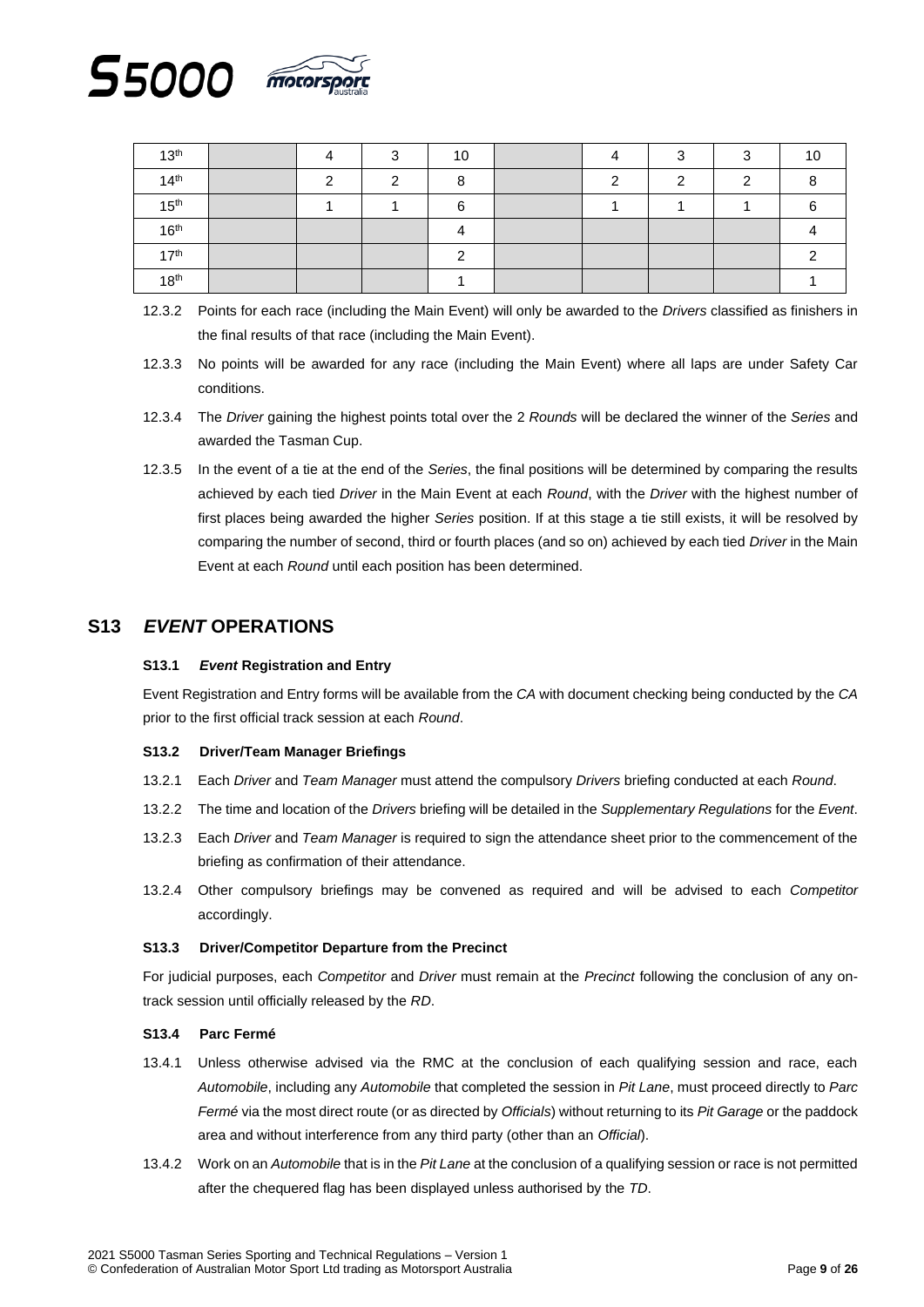

- 13.4.3 An *Automobile* (or any component thereof) may not leave *Parc Fermé* without the approval of the *TD*.
- 13.4.3 Unless advised otherwise by the *TD*, 1 crew member per *Automobile* only is permitted to access *Parc Fermé* at any one time for the purpose of performing the following tasks only:

checking tyre pressures; installing cooling fans; downloading data; removing the SD cards; cycling the engine on and off.

#### <span id="page-9-0"></span>**S13.5 Practice**

- 13.5.1 If allocated a *Pit Garage*, prior to the commencement of each practice session each *Automobile* must be in its *Pit Bay* at an angle of 45 degrees with the front of the *Automobile* pointing towards *Pit Lane* exit unless otherwise approved by the *TD*. If not allocated a *Pit Garage*, the procedure will be advised by the *CM*.
- 13.5.2 If allocated a *Pit Garage*, when *Pit Lane* exit opens to commence the session, each *Automobile* must leave its *Pit Bay* in the *Pit Garage* order commencing from the *Pit Lane* exit end unless an *Automobile* is unable to leave its *Pit Bay* or is waiting until all other *Automobiles* have exited. In this case, the *Car Controller* must notify the next *Automobile* that they are not moving and that the next *Automobile* should proceed. If not allocated a *Pit Garage*, the procedure will be advised by the *CM.*
- 13.5.3 During each practice session, each *Automobile* that is parked in *Pit Lane* must be in its *Pit Bay* at an angle of 45 degrees with the front of the *Automobile* pointing towards the *Pit Garage*.
- 13.5.4 During a practice session an *Automobile* may return to its *Pit Garage* but not to the paddock area.

#### <span id="page-9-1"></span>**S13.6 Qualifying**

- 13.6.1 If allocated a *Pit Garage*, prior to the commencement of a qualifying session each *Automobile* must be in its *Pit Bay* at an angle of 45 degrees with the front of the *Automobile* pointing towards *Pit Lane* exit unless otherwise approved by the TD. If not allocated a *Pit Garage*, the procedure will be advised by the *CM.*
- 13.6.2 If allocated a *Pit Garage*, when *Pit Lane* exit opens to commence the session, each *Automobile* must leave its *Pit Bay* in the order of Practice 2 results unless an *Automobile* is unable to leave its *Pit Bay* or is waiting until all other *Automobiles* have exited. In this case, the *Car Controller* must notify the next *Automobile* that they are not moving and that the next *Automobile* should proceed. If not allocated a *Pit Garage*, the procedure will be advised by the *CM*.
- 13.6.3 During each qualifying session, each *Automobile* that is parked in *Pit Lane* must be in its *Pit Bay* at an angle of 45 degrees with the front of the *Automobile* pointing towards the *Pit Garage*.
- 13.6.4 During a qualifying session, an *Automobile* may not return to its *Pit Garage* or the paddock area without the approval of the *TD*. Any *Automobile* that exits *Pit Lane* to its *Pit Garage* or the paddock area during a qualifying session will be prohibited from re-joining the session and will be referred to the Stewards.
- 13.6.5 Any *Driver* that causes a red flag to be displayed during a qualifying session will have their fastest lap time for that session deleted and can take no further part in the session.

#### <span id="page-9-2"></span>**S13.7 Races**

13.7.1 Prior to the commencement of each observation lap, each *Automobile* must be in its *Pit Bay* at an angle of 45 degrees with the front of the *Automobile* pointing towards *Pit Lane* exit.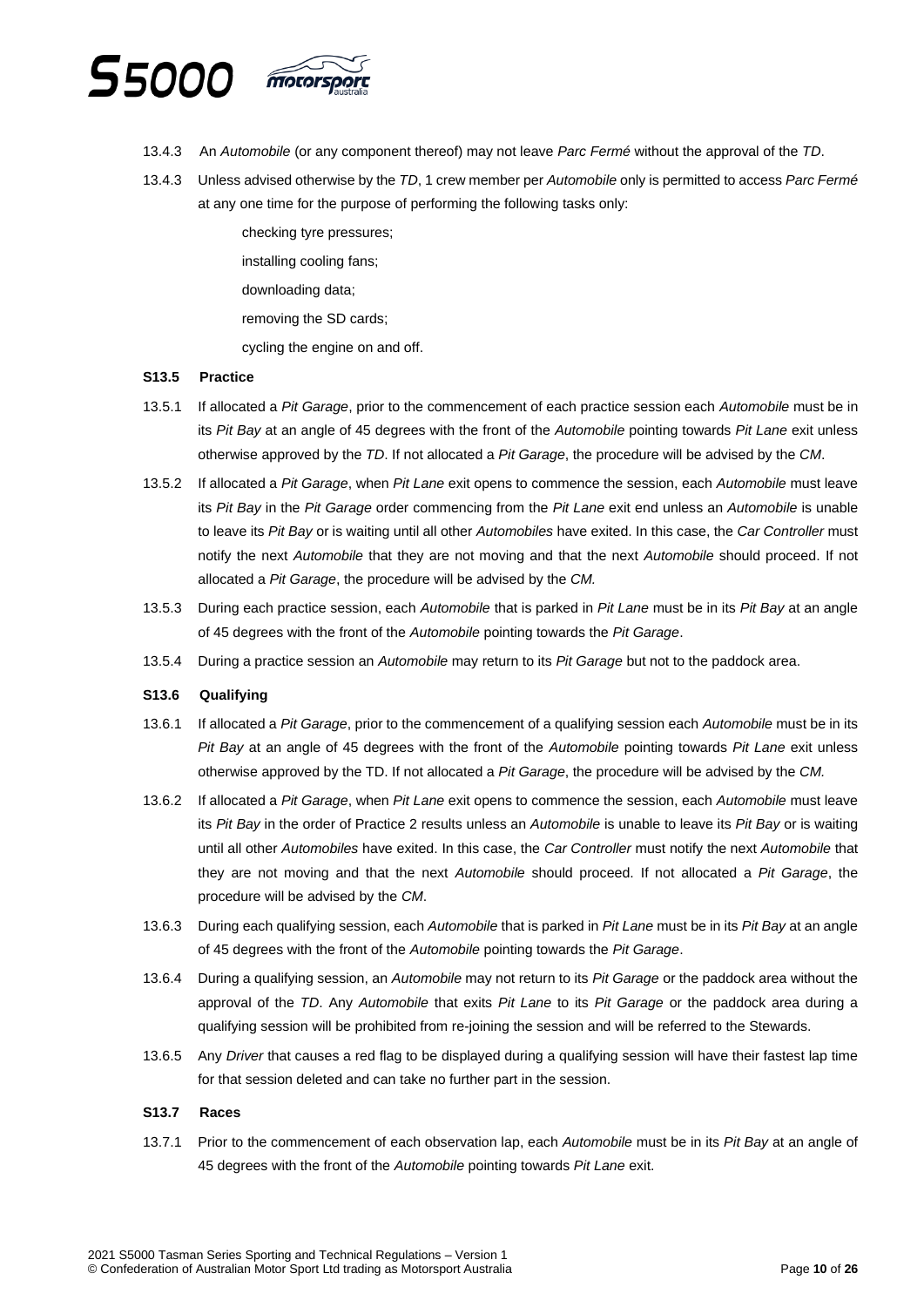

- 13.7.2 During each race, if an *Automobile* returns to its *Pit Garage* or the paddock area it will be prohibited from rejoining that race.
- 13.7.3 During each race, each *Automobile* that is parked in *Pit Lane* must be in its *Pit Bay* at an angle of 45 degrees with the front of the *Automobile* pointing towards the *Pit Garage*.

#### <span id="page-10-0"></span>**S13.8 Pit Lane**

- 13.8.1 At each *Round*, prior to entering *Pit Lane* for the first track session, each crew member intending to enter *Pit Lane* must sign a Pit Lane Indemnity Form and correctly display identification as and if required by the *Organiser*.
- 13.8.2 Each *Driver* is only permitted to stop in their designated *Pit Bay* in accordance with the *Pit Bay* allocation as published by the *CM* at each *Round*.
- 13.8.3 During any session, a maximum of 1 *Car Contr*oller and 2 pit crew per *Automobile* are permitted to cross the *Prescribed Line* to undertake the following tasks on that *Automobile* only.
- 13.8.4 The *Car Controller* must:
	- be primarily positioned near the front of the *Automobile* while it is on its wheels in its *Pit Bay*; and not undertake any work at all on the *Automobile* whilst the *Automobile* is in the *Pit Lane*; and at all times maintain full control of any *Pit Stop* and the *Automobile's* movements into the *Pit Bay* and release from the *Pit Bay*.
- 13.8.5 The 2 pit crew may undertake any work on an *Automobile* except refuelling.
- 13.8.6 Unless otherwise directed to do so by an *Official*, a *Driver* is not permitted to significantly slow and/or stop their *Automobile* whilst in the 'fast lane' in *Pit Lane*.

#### <span id="page-10-1"></span>**S13.9 Removal of** *Automobiles* **from the** *Precinct*

Following the commencement of the first practice session at each *Round*, it is prohibited to remove any *Automobile* from the *Precinct* prior to the release of all *Automobiles* from *Parc Fermé* following the final race of that *Round* without the prior approval of the *TD*.

#### <span id="page-10-2"></span>**S13.10 Radio Communication to/from the** *Automobile*

- 13.10.1 At least 1 crew member per *Automobile* must be in direct radio communication with the *Driver* at all times whilst the *Driver* is in the *Automobile*. This crew member must be located in *Pit Lane* within their *Automobile's* allocated *Pit Bay* area during each session.
- 13.10.2 Prior to the commencement of each *Round*, each *Competitor* must provide the *CM* with each of their *Automobile's* radio frequency.
- 13.10.3 Direct communication between competing *Automobiles* is strictly prohibited.

#### **S13.11 Race Management Channel (RMC)**

- 13.11.1 A minimum of 1 senior crew member per *Automobile* must monitor RMC at all times from 15 minutes prior to the scheduled commencement of each session through until 15 minutes after the completion of each session.
- 13.11.2 Details of the RMC frequency will be advised by the *CM*.
- 13.11.3 All messages received on the RMC are regulatory and must be relayed to the *Driver*.

#### <span id="page-10-3"></span>**S13.12 Safety Car**

A Safety Car may be used in any race in accordance with the *CRSR*.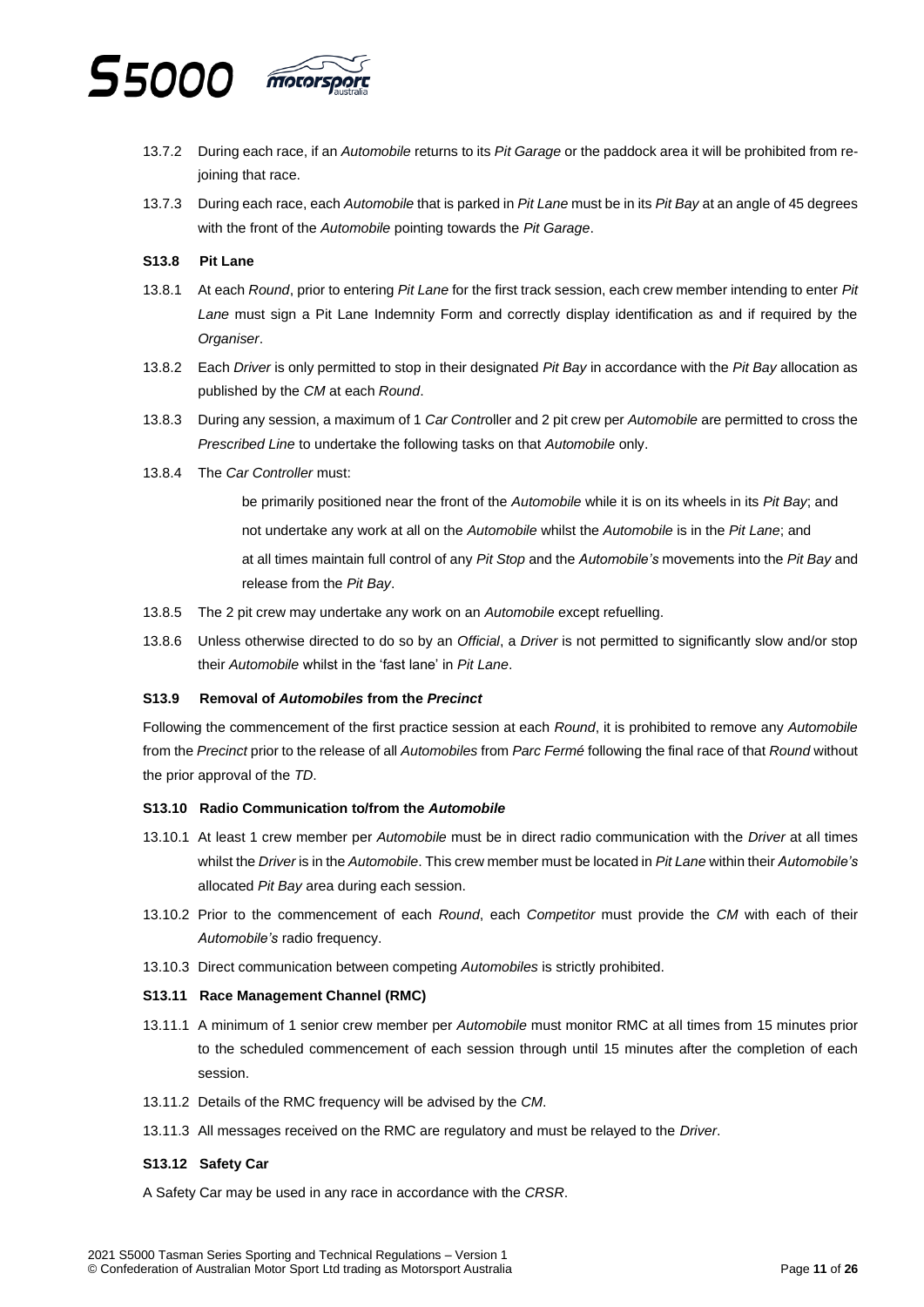

# <span id="page-11-1"></span><span id="page-11-0"></span>**S14 TYRES**

#### **S14.1 General**

- 14.1.1 Only Hoosier S5000 specification control tyres, complete with barcode identification, are permitted for use in the *Series*.
- 14.1.2 Only tyres supplied by the following supplier may be used:

Hoosier Tire Australia

Email: [sales@mdmotorsport.com.au](mailto:sales@mdmotorsport.com.au)

Phone: 02 9679 1990

- 14.1.3 Each tyre must be fitted to the wheel in accordance with the manufacturer's specifications.
- 14.1.4 Each tyre must only be inflated with air or nitrogen.
- 14.1.5 An *Automobile* is permitted to use wet weather tyres in any session other than a race at any time.
- 14.1.6 An *Automobile* is only permitted to use wet weather tyres in a race once that race has been declared wet by the *RD*.
- 14.1.7 Any tyre may only be cleaned using a manually operated hand-held tool/s such as a flat scraper. The use of any electrical or mechanically operated device is prohibited.
- 14.1.8 A section of "build up" measuring a maximum of 50 mm width across the entire tread may be removed from each tyre to allow the tyre tread depth to be measured at a maximum of 2 locations on any 1 tyre. In addition, "build up" may be removed from the inside shoulder of each tyre for a maximum of 50 mm from the edge of the tyre. Electrical or mechanically operated devices are permitted to be used to remove "build up" in these areas only.
- 14.1.9 It is prohibited to use a tyre at any time once worn to the limits of the tread depth indicators.
- 14.1.10 Any modification or treatment including buffing, cutting, grooving, application of water, solvents or softeners and the use of any tyre heating/cooling or heat retention device or chemical treatment is prohibited.
- 14.1.11 It is prohibited to fit any device to adjust, change, reduce or increase the pressure of a tyre once fitted to the wheel, save for the normal temporary equipment authorised for use in the marshalling area, *Pit Lane* or *Pit Garage*.
- 14.1.12 The *TD* is permitted to impound any tyre between sessions.
- 14.1.13 The *TD* will be the sole arbiter with regard to the interpretation and application of any tyre regulation and any decision made by the *TD* in this regard will not be the subject of any protest.

#### <span id="page-11-2"></span>**S14.2 Tyre Allocation**

- 14.2.1 For *Round* 1, the tyre allocation applies from the commencement of the qualifying session until the end of the final race for the *Round* and for *Round 2,* for the entire *Round*.
- 14.2.2 For the *Series* pre-season test day organised by the *CM* prior to *Round* 1, each *Automobile* may use:

any Hoosier S5000 specification control tyre; and

1 set (2 front and 2 rear) of new dry weather tyres.

Note: Any new tyre used must complete 20 laps during this test day to the satisfaction of the *CM* to be classified as a *Previously Marked Tyre* for use in any *Round.*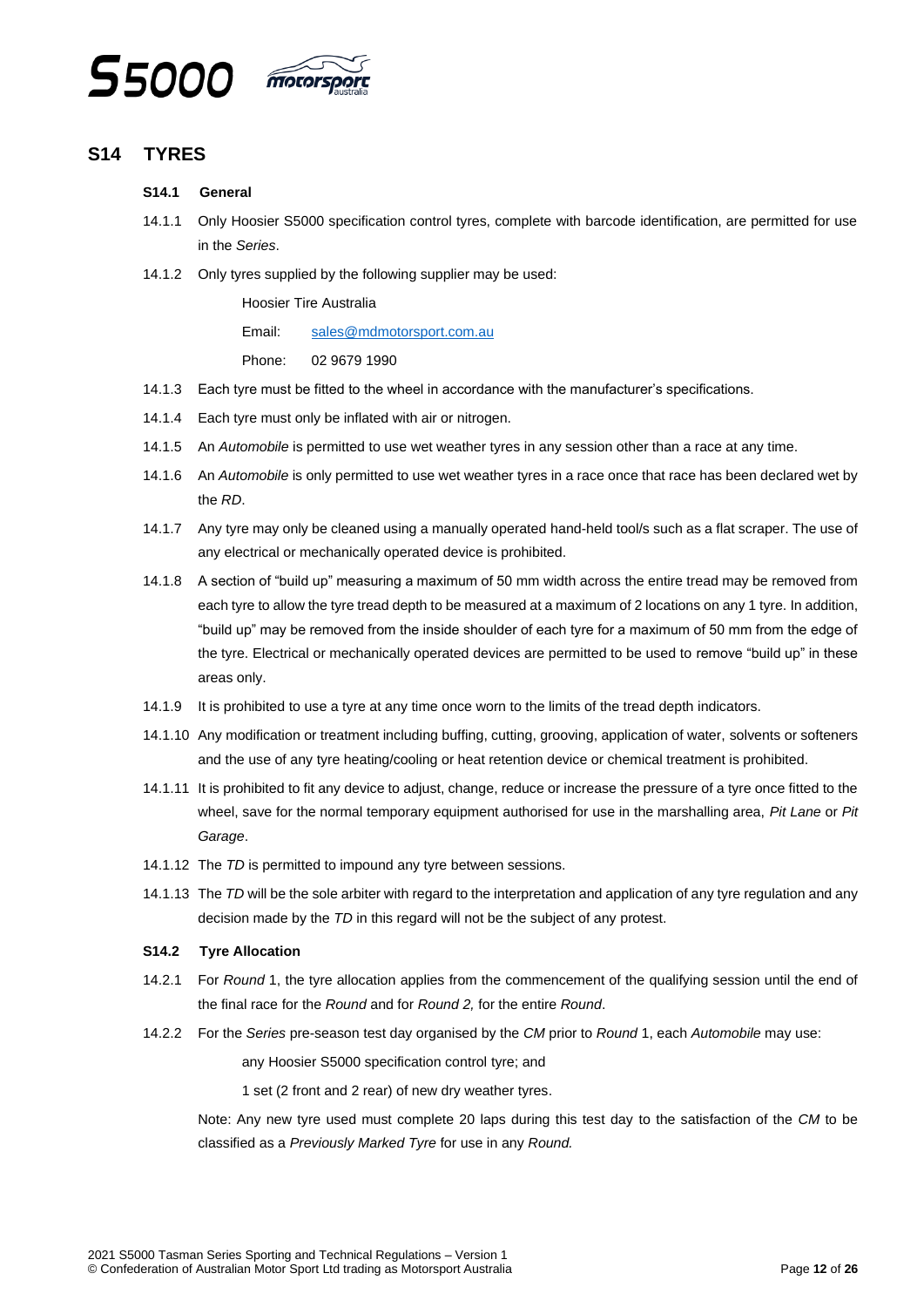

14.2.3 For *Round* 1, each *Automobile* may use:

1 set of new dry weather tyres, and

1 set of *Previously Marked Tyres.*

Note: Any Hoosier S5000 specification control tyre may be used in Practice.

- 14.2.4 For *Round* 2, each *Automobile* may use:
	- 2 sets of new dry weather tyres, and
	- 2 sets of dry weather tyres marked for *Round* 1.
- 14.2.5 The number of wet weather tyres permitted to be used is free.
- 14.2.6 If a *Competitor* no longer has 4 marked tyres available for use on an *Automobile* due to damage sustained during qualifying and/or any race, with the approval of the *TD*, a *Competitor* may be permitted a replacement *Previously Marked Tyre/s* for that *Automobile* provided the replacement tyre/s is of similar wear.

#### <span id="page-12-0"></span>**S14.3 Tyre Marking/Scanning**

- 14.3.1 Each tyre to be used on an *Automobile* as part of its tyre allocation for a *Round* must be marked/scanned before the commencement of the first practice session.
- 14.3.2 Each *Competitor* must present each tyre to the *TD* or their nominee for marking/scanning when requested.
- 14.3.3 It is the *Competitor's* responsibility to ensure that each tyre to be used is marked or scanned by the *TD* or their nominee and that these markings remain legible at all times.
- 14.3.4 Following the completion of each practice, qualifying and race, it is the *Competitor's* responsibility to notify the *TD* of any tyre that requires re-marking during *Parc Fermé* or prior to the wheel being removed from the *Automobile*. Failure to do so may result in the tyre being deemed ineligible.

# <span id="page-12-1"></span>**S15 FUEL**

#### <span id="page-12-2"></span>**S15.1 General**

- 15.1.1 For the duration of a *Round*, each *Competitor* must only use the specified 98 RON control fuel supplied by the official fuel supplier, Race Fuels, or their appointed representative.
- 15.1.2 It is prohibited to use any additive or modify the fuel, including temperature, as supplied.
- 15.1.3 A maximum of 60 litres of fuel per *Automobile* may be stored in the fuel containers provided by the official fuel supplier and within each *Automobile's* designated *Pit Garage* or the designated dangerous goods storage unit.
- 15.1.4 It must be possible to take a 1.0 kg sample of fuel from an *Automobile* at any time during an *Event* for testing in accordance with Schedule G of the *Manual*.

#### <span id="page-12-3"></span>**S15.2 Refuelling**

- 15.2.1 Refuelling or defueling during any *Track* session or in *Pit Lane* at any time is prohibited.
- 15.2.2 When refuelling an *Automobile* each *Competitor* is required to comply with the following refuelling procedure: At least 1 crew member must act as a fire attendant and be in possession of either 1 x 9 kg or 2 x 4.5 kg dry powder fire extinguisher/s;

Except for the refueller and designated fire attendant/s, no other person is permitted to be within 3 metres of the refuelling point;

The *Automobile* must be electrically connected to earth; and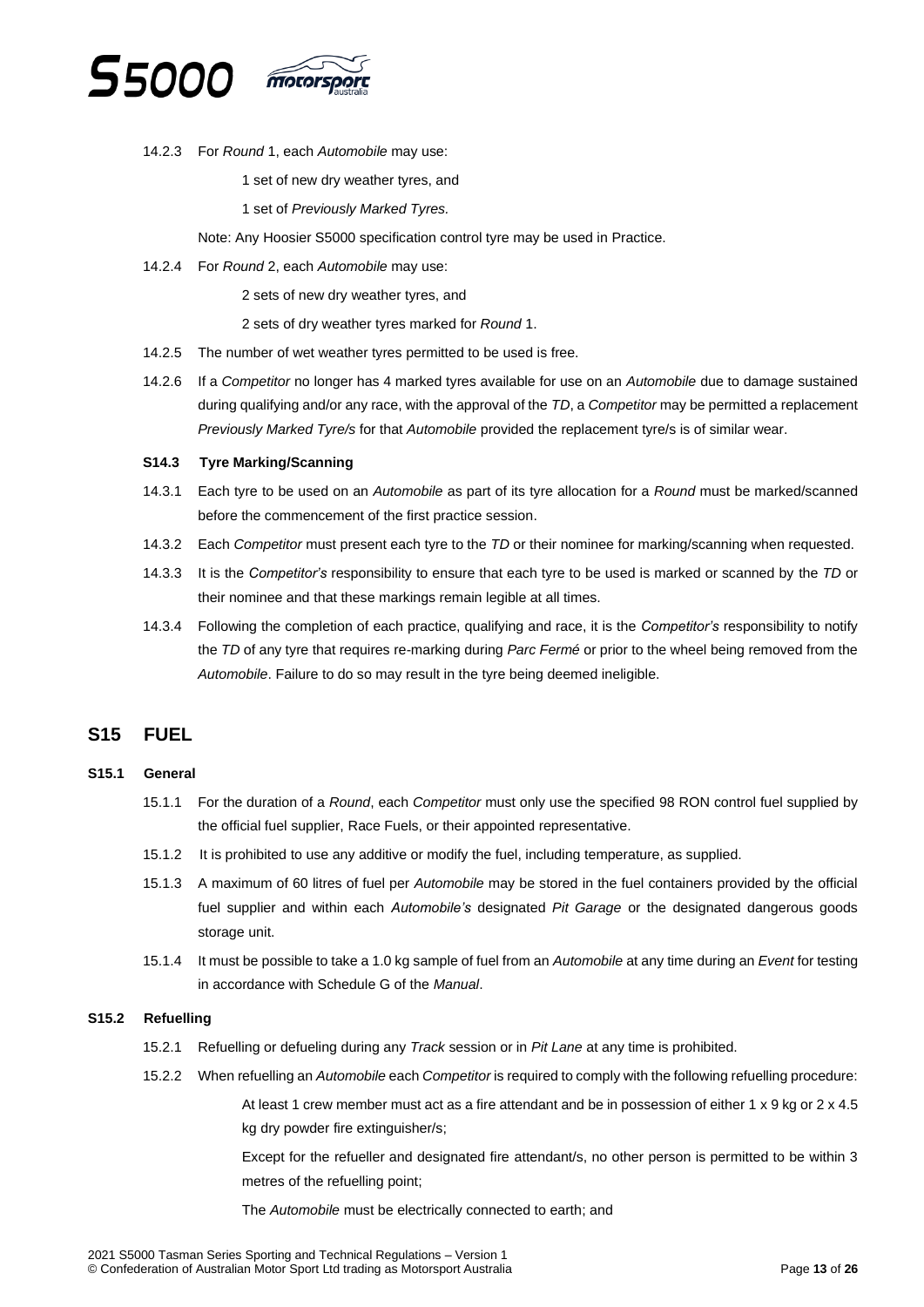

A drip/catch mat or tray must be below the refuelling point of the *Automobile* which must be capable of containing any spillage.

# <span id="page-13-1"></span><span id="page-13-0"></span>**S16 AUTOMOBILE MARKINGS**

#### **S16.1 General**

- 16.1.1 In addition to the requirements detailed in Attachment 1 of these regulations, each *Automobile* must comply with Schedule K of the *Manual*.
- 16.1.2 The livery of each *Automobile* must be approved by the *CM*.
- 16.1.3 The name of the *Driver* and their national flag must be displayed on the bodywork outside of the cockpit or on the halo or on the *Driver's* helmet.

#### <span id="page-13-2"></span>**S16.2 Competition Number**

- 16.2.1 The allocation of a *Competition Number* for each *Automobile* is solely the responsibility of the *CM*.
- 16.2.2 Unless otherwise approved by the *CM*, once a *Competition Number* has been allocated to an *Automobile*, this *Competition Number* must remain with that *Automobile* for the entire *Series*.

#### <span id="page-13-3"></span>**S16.3 In-Car Signage**

- 16.3.1 Signage is not permitted within the cockpit of an *Automobile*.
- 16.3.2 Signage may be fixed to the halo subject to the approval of the *CM*.

# <span id="page-13-4"></span>**S17 DRIVER'S APPAREL**

Each *Driver* must only use apparel that complies with Article 1.1 (International) of Technical Appendix - Schedule D of the *Manual*.

# <span id="page-13-5"></span>**S18 IN-CAR CAMERAS**

- 18.1 Each *Automobile* is supplied and fitted with a video camera/recorder which must remain in the location as fitted.
- 18.2 The camera must be positioned such that it is pointed in a forward direction with a field of vision sufficiently wide enough to record clearly and without obstruction at all times the *Driver's* view of the *Track* ahead. The camera position must be approved by the *CM*/*DSA* to ensure correct field of vision.
- 18.3 The *Competitor* must ensure that the camera is switched on and functioning in the correct manner prior to the *Automobile* entering the *Track* for each practice, qualifying, warm up and race session at a *Round*.
- 18.4 Access to the camera must be provided to the *CM* or their nominee at any time upon request.
- 18.5 Each *Competitor* is permitted access to the video images recorded by the camera; however, the footage is strictly for private internal purposes, that is, it cannot be sold, licensed, broadcast, published, commercially exploited or otherwise publicly displayed or distributed including in any case via the internet.
- 18.6 When requested, a *Competitor* must immediately provide the SD card to the *RD*, *DSA*, Stewards or Clerk of the Course.
- 18.7 At all times the images recorded remain the property of the *CM*.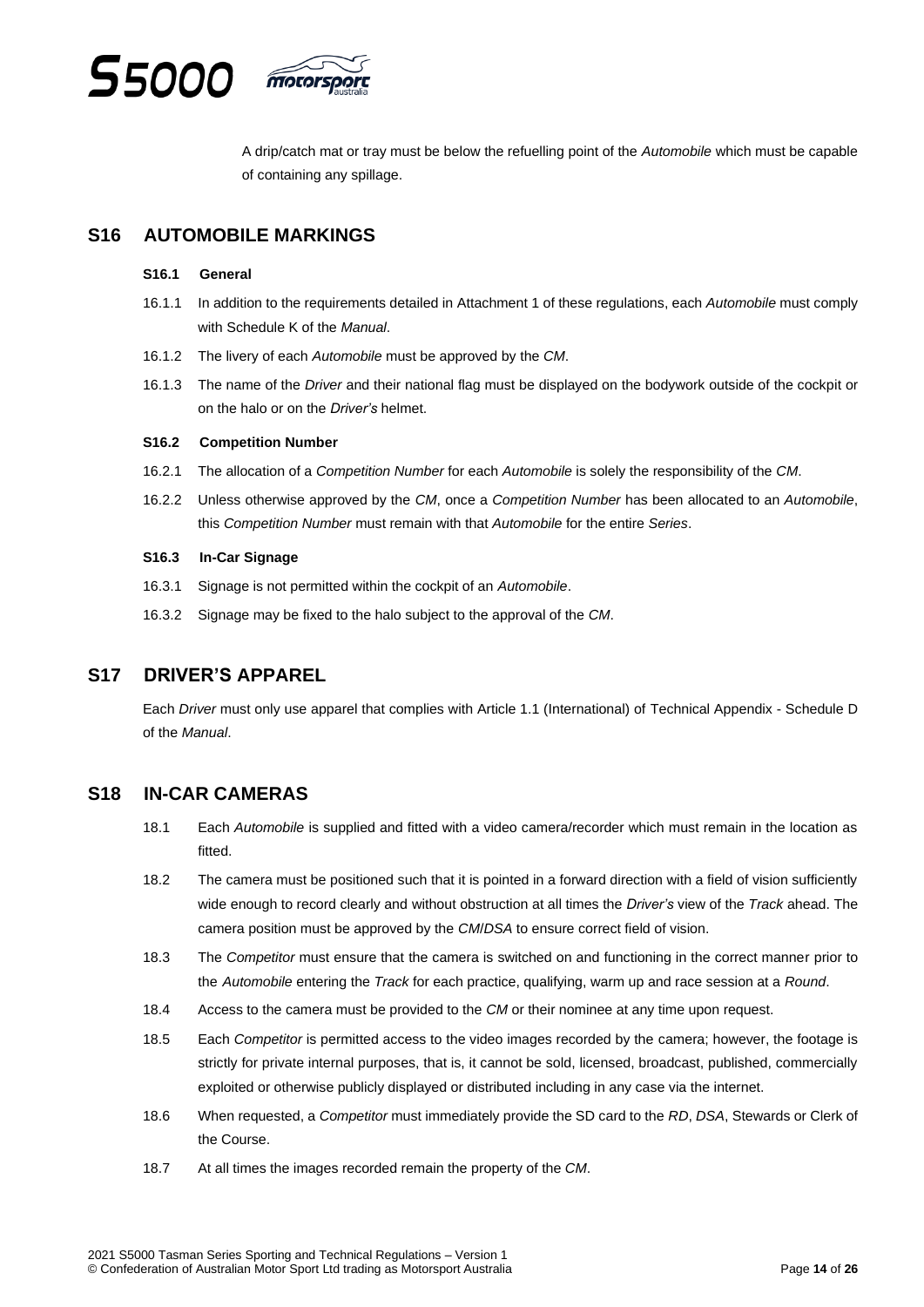

- 18.8 Each SD card must have the *Automobile's Competition Number* clearly marked on the card to the satisfaction of the *RD*.
- 18.9 Each SD card must be empty at the commencement of the *Round*, and no footage is to be deleted from the SD card during the *Round* without the written permission of the *RD*.
- 18.10 In addition to the in-car camera unit detailed in these regulations, an onboard television broadcast camera may be allocated and installed by the category broadcaster to any *Automobile*. Each other *Automobile* will be required to carry an equivalent dummy unit as supplied.
- 18.11 Unless otherwise approved in writing by the *CM*, the fitment and/or use of any other camera unit or recording device on an *Automobile* is prohibited.
- 18.12 Failure to comply with any regulations in regard to in-car cameras will be subject to a penalty as determined by the Stewards.

# <span id="page-14-0"></span>**S19 ENGINE RESTRICTIONS**

- 19.1 Each *Automobile* that uses more than 1 engine during the *Series* and testing will be subject to a penalty as described in Article S19.6 of these regulations.
- 19.2 The engine is associated with the *Driver's Competition Number*. It will follow the *Driver* if they change *Automobiles*.
- 19.3 If a *Driver* is absent from a *Round*, their engine will be associated with the *Automobile's Motorsport Australia* log book number and must be used by the replacement *Driver* in that *Automobile*.
- 19.4 An engine will be considered as having been used once the *Automobile's* timing transponder has indicated that it has left the *Pit Lane* at a *Round*.
- 19.5 Each engine must be sealed before being used by the *Competitor* for the first time. The breaking of any seal will be considered as a change of engine unless approved by the *CM*.
- 19.6 Except in a case of an engine issue which cause is outside the control of the team as verified by the *TD/CA* and recognised as such by the Stewards, a change of engine will result in the imposition of a 5 grid spot penalty for that *Automobile* for its next 3 races.
- 19.7 Any penalty imposed by the Stewards for a breach of the rules on engine changes are not subject to appeal.

# <span id="page-14-2"></span><span id="page-14-1"></span>**S20 TESTING RESTRICTIONS**

#### **S20.1 Track Test Days**

- 20.1.1 1 x S5000 Tasman Series pre-season test day may be organised by the *CM*.
- 20.1.2 Individual teams may organise 1 initial *Driver* evaluation day plus 1 additional pre-season test day.
- 20.1.3 Additional testing may be allowed for inexperienced *Drivers* at the discretion of the *CM*.
- 20.1.4 A team undertaking a mid-*Series* change of *Driver* may be permitted a familiarisation day for the new *Driver* only at the discretion of the *CM*.
- 20.1.5 Unless approved by the *CM,* testing in addition to the above is prohibited.
- 20.1.6 Test days may be undertaken at any *Circuit* in Australia approved by the *CM*.
- 20.1.7 Unless otherwise approved by the *CM,* any *Automobile* associated with the *Series* is prohibited to be driven on any *Circuit* that is hosting a *Round* of the *Series* for 2 weeks prior to the commencement of that *Round*.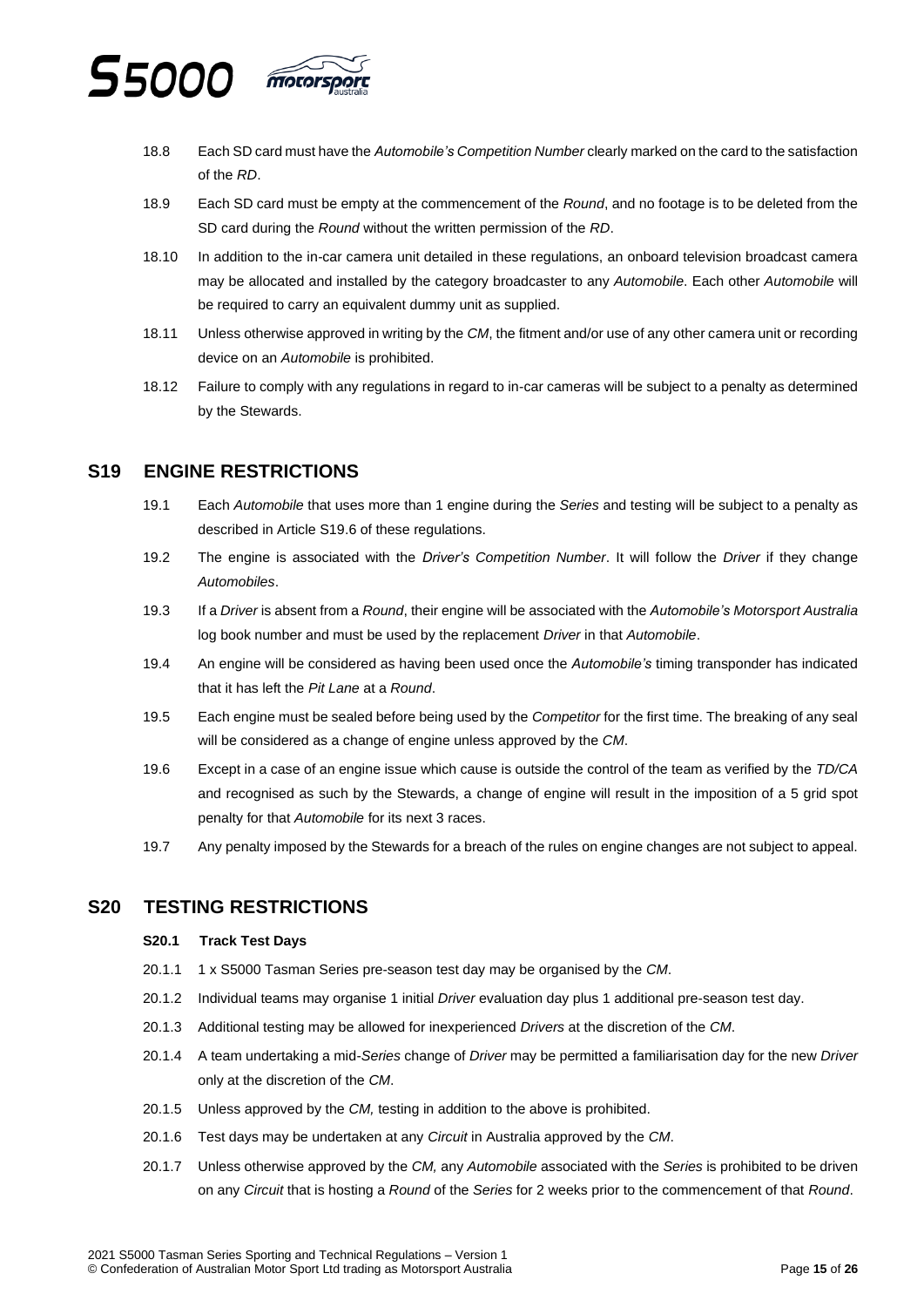

#### <span id="page-15-0"></span>**S20.2 Wind Tunnel Testing**

- 20.2.1 Wind tunnel testing as described below is prohibited.
- 20.2.2 Wind tunnel testing is the testing by a *Competitor* or any related party, agent or subcontractor of that *Competitor* in a test environment of a representation of an S5000 *Automobile* or subcomponent (including a scale model) in order to measure, observe or infer any forces, displacements, pressures or air flow direction resulting directly or indirectly from the incident air flow.

# <span id="page-15-1"></span>**S21 RAIN LIGHT**

The rain light fitted to each *Automobile* must be illuminated at all times whilst the *Automobile* is being driven on the *Track* with wet weather tyres fitted or as otherwise directed by Race Control.

# <span id="page-15-2"></span>**S22 SCALES OF FACT**

- 22.1 The *CM* will provide a set of scales for the purpose of weighing of *Automobiles* at each *Round*.
- 22.2 These scales will be the Scales of Fact for regulatory control at each *Round*.

### <span id="page-15-3"></span>**S23 TIMING TRANSMITTER**

- 23.1 A timing transmitter must be installed on each *Automobile* in compliance with the timing transmitter manufacturer's instructions.
- 23.2 Each timing transmitter must only be installed in the location as specified in the S5000 Recognition Document.
- 23.3 Each timing transmitter must be fully operational for each *Track* session.

# <span id="page-15-4"></span>**S24** *PIT GARAGE* **SETUP**

If allocated a *Pit Garage*, any structure and/or equipment that impedes the line of sight from the rear of the *Pit Garage* to *Pit Lane* by more than 25 percent of the available garage width and to a height greater than 1.5 metres is prohibited.

# <span id="page-15-5"></span>**S25** *COMPETITOR* **CONDUCT**

- 25.1 It is the *Competitor's* responsibility to ensure the *Driver* and each associated crew member conducts themselves in a respectable manner at all times. Failure to do so may result in the *Comp*e*titor*, *Driver* and/or crew member being referred to the Stewards.
- 25.2 At all times each *Competitor*, *Driver* and associated crew member are required to abide by the S5000 Australia Commercial Guidelines, S5000 Australia Brand Guidelines and Social Media Guidelines/Policy as published by the *CM* and/or *Motorsport Australia*.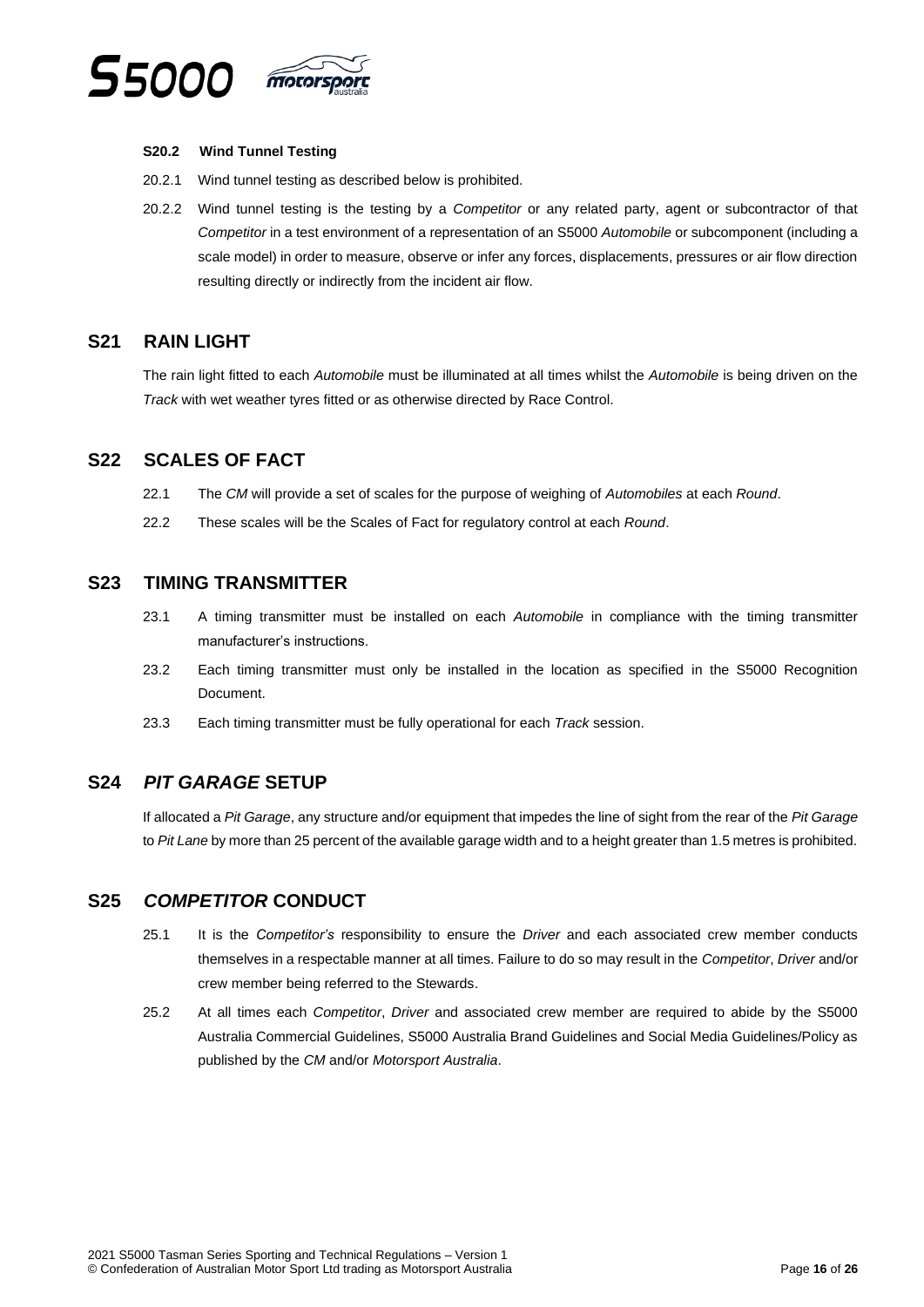

# **2021 S5000 Tasman Series**

# Technical Regulations

# <span id="page-16-0"></span>**T1 PREAMBLE**

- 1.1 Each *Automobile* in the *Series* must comprise the S5000 racing package as made available by the Australian Racing Group (ARG) via its appointed manufacturer, Garry Rogers Motorsport (GRM), without modification of any kind, unless authorised by these regulations or by the *TD*.
- 1.2 Each *Automobile* must comply with the following, collectively referred to as the "Reference Documents":
	- 1.2.1 S5000 Australia Recognition Document as approved by *Motorsport Australia*; and
	- 1.2.2 any Manufacturer issued documents where referenced:

S5000 Australia User Manual

S5000 Australia Parts Catalogue

**NOTE:** *Competitors* **will acknowledge that ANY part cannot be modified in any way, or parts and/or materials added or removed, unless these regulations specifically permit it. Any queries must be directed to the ARG, Garry Rogers Motorsport or their nominated delegate.**

# <span id="page-16-2"></span><span id="page-16-1"></span>**T2 MODIFICATIONS TO AUTOMOTIVE DESIGN**

#### **T2.1 General**

2.1.1 The complete S5000 *Automobile* is divided into three types of part:

**Type 1:** These parts must be supplied by the manufacturer and used exactly as supplied. Repairs may be carried out only by the manufacturer.

**Type 2:** These parts are Type 1 parts with specific restrictions. Only the modifications indicated in the Reference Documents may be carried out. Repairs are allowed only in the range described in the Reference Documents.

**Type 3:** These parts are unrestricted, provided that they are used as designed by the manufacturer and do not fulfil any secondary function.

- 2.1.2 The *CM* will supply gauges, jigs and samples which can be used by a *Competitor* to check their *Automobile's* compliance with the specification of various technical and controlled maximum *Automobile* parameters listed as Type 1 and Type 2 parts and any maximum *Automobile* dimension as stated in the S5000 Recognition Document 1-20-004.
- 2.1.3 For the avoidance of doubt, if any Type 1 or Type 2 part or *Automobile* dimension is greater than that of the relevant gauge or jig it will be deemed to be not in compliance with the *Rules*.

### <span id="page-16-3"></span>**T2.2 Standard Mounting Parts**

- 2.2.1 Standard mounting parts, such as screws, nuts, bolts, washers and lock washers, are considered as Type 3 parts unless specifically mentioned in the Reference Documents.
- 2.2.2 They may be replaced with equivalent or superior standard parts.
- 2.2.3 The thread type, size, length and pitch must remain the same.
- 2.2.4 The use of locking wire is permitted.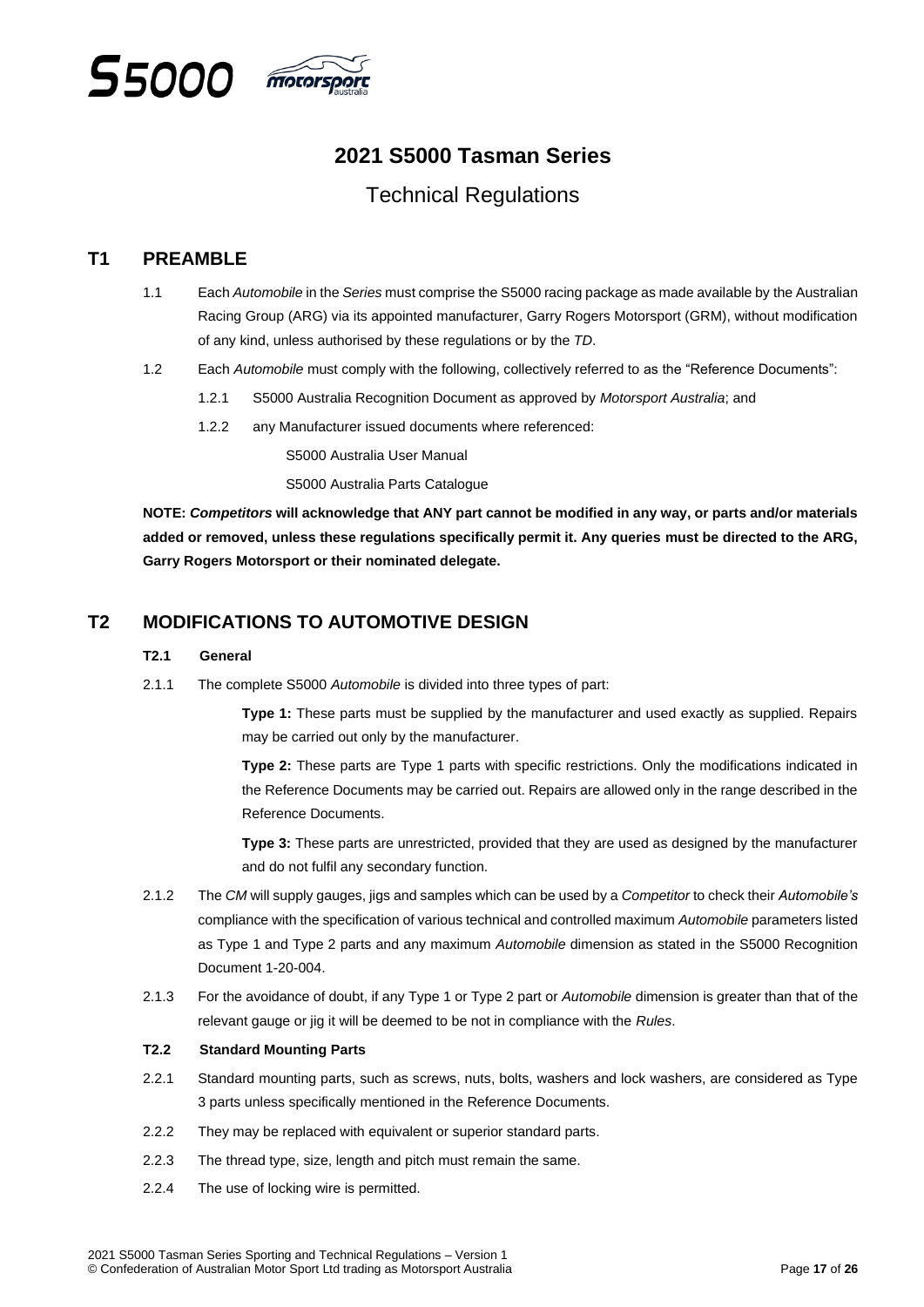

- 2.2.5 Any type of standard mounting part which has an influence on the *Automobile* set-up is considered as a Type 1 part unless specifically mentioned in the Reference Documents.
- 2.2.6 Only Type 3 washers may be removed.
- 2.2.7 Washers may be added only for facilitating and improving mechanical installation. They may influence the set-up of the *Automobile* only when specifically permitted in the Reference Documents.

#### <span id="page-17-0"></span>**T2.3 Protections**

Heat protection, mechanical protection (such as abrasion protection or tape) and protection for *Driver* comfort may be added, provided that their sole function is the protection of the relevant element and are specifically mentioned in the Reference Documents.

#### <span id="page-17-1"></span>**T2.4 Bodywork**

The modification of *Bodywork* parts and *Bodywork* supports is permitted only to ensure proper installation despite manufacturing tolerances.

# <span id="page-17-3"></span><span id="page-17-2"></span>**T3 BODYWORK AND DIMENSION**

#### **T3.1 Dimension**

Each *Automobile* must conform to the dimensions as detailed in the Reference Documents at all times.

#### <span id="page-17-4"></span>**T3.2 Permitted Changes to the Original Specifications**

- 3.2.1 Tape may be applied to any fastener or any component surface. In all cases, it must be clear that the tape has no function other than securing the fixings, colouring or protecting the part/s to which it is attached.
- 3.2.2 Apart from securing fasteners or unless expressly authorised in these Technical Regulations, Technical Bulletins or Reference Documents, it is prohibited to apply tape to cover a junction or gap between components, holes or cavities other than those that can be viewed from underneath the *Automobile*.
- 3.2.3 Any component inside the *Bodywork* may be covered with thermal insulation material and/or rubbing protection material providing this insulation and/or rubbing protection material has no other function than protecting components against heat and/or chafing.
- 3.2.4 Heat protection material may be added to the *Bodywork* in the area of the exhaust system outlet, the sole purpose of which is to protect the *Bodywork* from damage from the hot exhaust gases.

#### <span id="page-17-5"></span>**T3.3 Minor Repairs**

- 3.3.1 Minor repairs to non-structural Type 1 or 2 parts such as side pods or main *Bodywork* may be made by the *Competitor* provided the damage does not affect an area greater than 150 mm at its maximum dimension and providing the original shape and dimensions are maintained.
- 3.3.2 Repairs to any fixing point must be approved by the *TD*.
- 3.3.3 In all other cases, damaged components must be replaced by new ones or submitted to the original supplier for repair unless a repair is further authorised by a Technical Bulletin.

#### <span id="page-17-6"></span>**T3.4 Skid Block**

The Skid Block, made of wood, must be used as supplied by the manufacturer and be in accordance with the Reference Documents.

#### <span id="page-17-7"></span>**T3.5 Aerodynamic Devices**

3.5.1 Each device designed to provide an aerodynamic effect must be used and fitted according to the Reference Documents.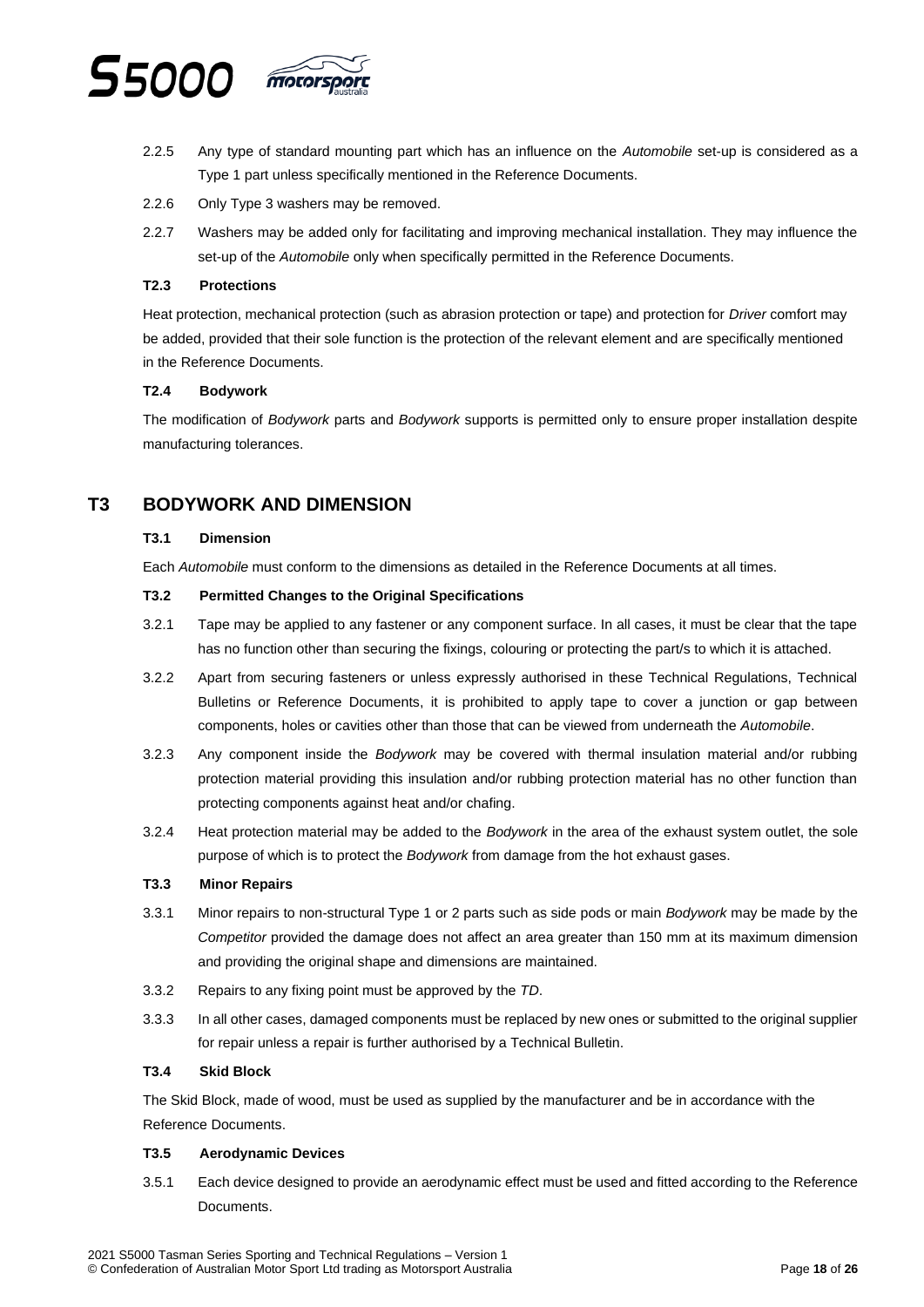

- 3.5.2 Front and Rear wing adjustment must only be made within the parameters set out in the Reference **Documents**
- 3.5.3 Minor repairs to the components of the front and rear wing may be made by the *Competitor* provided the damage does not affect an area greater than 50mm at its maximum dimension, does not affect a fixing or fixing area and providing the original shape and dimensions are maintained. In all other cases damaged components must be replaced by new ones or submitted to the original supplier for repair.

# <span id="page-18-1"></span><span id="page-18-0"></span>**T4 WEIGHT**

#### **T4.1** *Minimum Weight*

- 4.1.1 The *Minimum Weight* of the *Automobile*, at any time during competition is 860 kg.
- 4.1.2 The minimum *Racing Weight* of the *Automobile* at any time during competition is 940 kg.
- 4.1.3 Weight checks may be carried out at any time during practice and qualifying sessions, and before and after any race.

#### <span id="page-18-2"></span>**T4.2 Ballast**

*Ballast* used must only be attached using the specific fixing points provided as detailed in the Reference Documents. It must be possible to fix *Seals* to *Ballast*.

# <span id="page-18-3"></span>**T5 COCKPIT**

The *Cockpit* must remain at all times in compliance with the Reference Documents.

#### <span id="page-18-4"></span>**T5.1 Extractable Seat**

- 5.1.1 Each *Chassis* must utilise the extractable *Seat*, fitted to the *Cockpit*, as supplied by the manufacturer.
- 5.1.2 Unless specifically approved by the *TD*, modifications to the extractable *Seat* or its fixing points is prohibited.

#### <span id="page-18-5"></span>**T5.2 Seat Insert**

- 5.2.1 It is permitted to fit a *Seat* insert customised to suit the *Driver* of the *Automobile*.
- 5.2.2 Each *Seat* insert must be easily removable and must not affect the extraction of the *Driver* using the extractable *Seat*.
- 5.2.3 Each *Seat* insert will either be manufactured from or covered in a non-flammable and non-combustible material.
- 5.2.4 The *Driver* position in the *Cockpit* must remain in compliance with the Reference Documents, ensuring that the height of the *Driver's* helmet is contained within the required limits as defined by the Head Protection.

#### <span id="page-18-6"></span>**T5.3 Cockpit Padding**

- 5.3.1 Additional padding may be used within the *Cockpit* provided it is non-structural and easily removed without the use of tools.
- 5.3.2 Additional padding must either be manufactured from or covered in a non-flammable and non-combustible material.

#### <span id="page-18-7"></span>**T5.4 Head Rests and Head Protection**

5.4.1 The head rest and head protection insert as supplied by the manufacturer must be fitted and used at all times.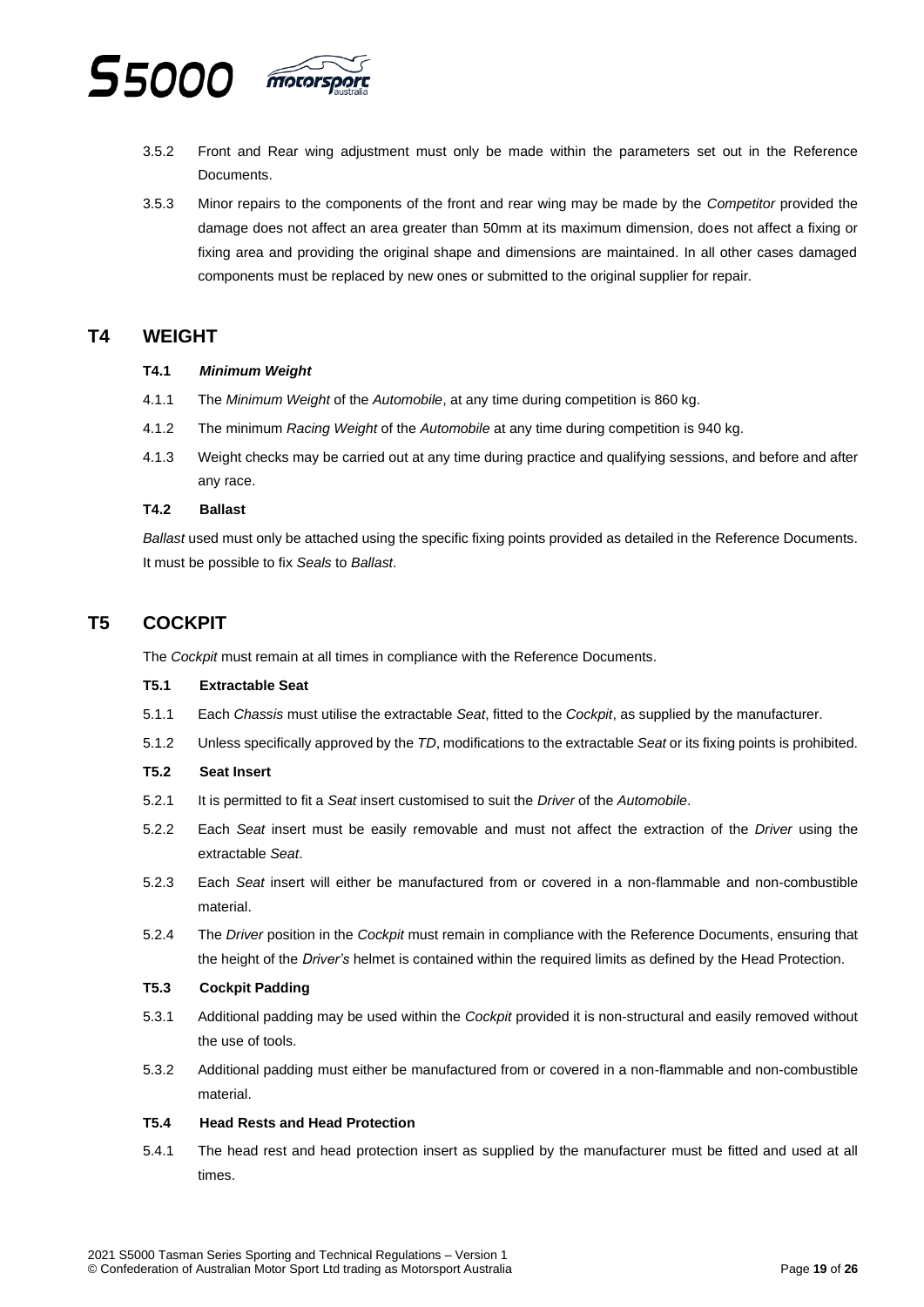

5.4.2 If necessary, and only for *Driver* comfort, an additional piece of padding no greater than 10 mm thick may be attached to the rear section of the headrest, and no greater than 20 mm thick on each side of the headrest. The additional material must be approved by the *TD.*

#### <span id="page-19-0"></span>**T5.5 Safety Harness**

A six-point safety harness compliant with *FIA* 8853-2016, as a minimum, must be used at all times including at each *Round* and/or test session.

#### <span id="page-19-1"></span>**T5.6 Fire Extinguisher**

- 5.6.1 A fire extinguisher compliant with the *FIA* Technical List No. 52 [\(https://www.fia.com/regulation/category/761\)](https://www.fia.com/regulation/category/761) must be fitted according to the User Manual and the requirements of the *FIA* at all times.
- 5.6.2 The fire extinguisher must be maintained according to the requirements of its *FIA* Homologation.

#### <span id="page-19-2"></span>**T5.7 Cockpit Components**

- 5.7.1 Each *Cockpit* component operable by the *Driver* must be fitted according to the Reference Documents.
- 5.7.2 Any adjustment is only permitted according to and within the parameters detailed in the Reference Documents.
- 5.7.3 Unless in compliance with these technical regulations, any modification to a *Cockpit* component is prohibited.
- 5.7.4 *Cockpit* components include:

*Driver* operated pedals – accelerator, brake, clutch;

*Driver* operable switches;

Steering column;

Brake Bias adjuster;

Associated component sensors/actuators; and

*Driver* rear vision mirrors.

# <span id="page-19-4"></span><span id="page-19-3"></span>**T6 SAFETY STRUCTURES**

#### **T6.1 Major Repairs**

- 6.1.1 Any repair to the survival cell/monocoque tub, *Driver* safety systems, roll structure, nose-box, side intrusion panels or rear impact structure must only be carried out with the approval of the original manufacturer, in accordance with the manufacturer's specifications and in a repair facility approved by the manufacturer.
- 6.1.2 Each *Competitor* will be required to show the original certificate of any repair.
- 6.1.3 Any repair must be registered in the *Motorsport Australia* Vehicle Log Book during initial scrutineering at the *Event* or test following the repair, by the *TD*.

# <span id="page-19-6"></span><span id="page-19-5"></span>**T7 ENGINE**

#### **T7.1 Engine Modifications**

- 7.1.1 The engine is a Type 1 part and once supplied, the engine, and all ancillaries supplied with it, must not be modified in any way.
- 7.1.2 Unless specifically authorised by these regulations, rework on any engine component is prohibited.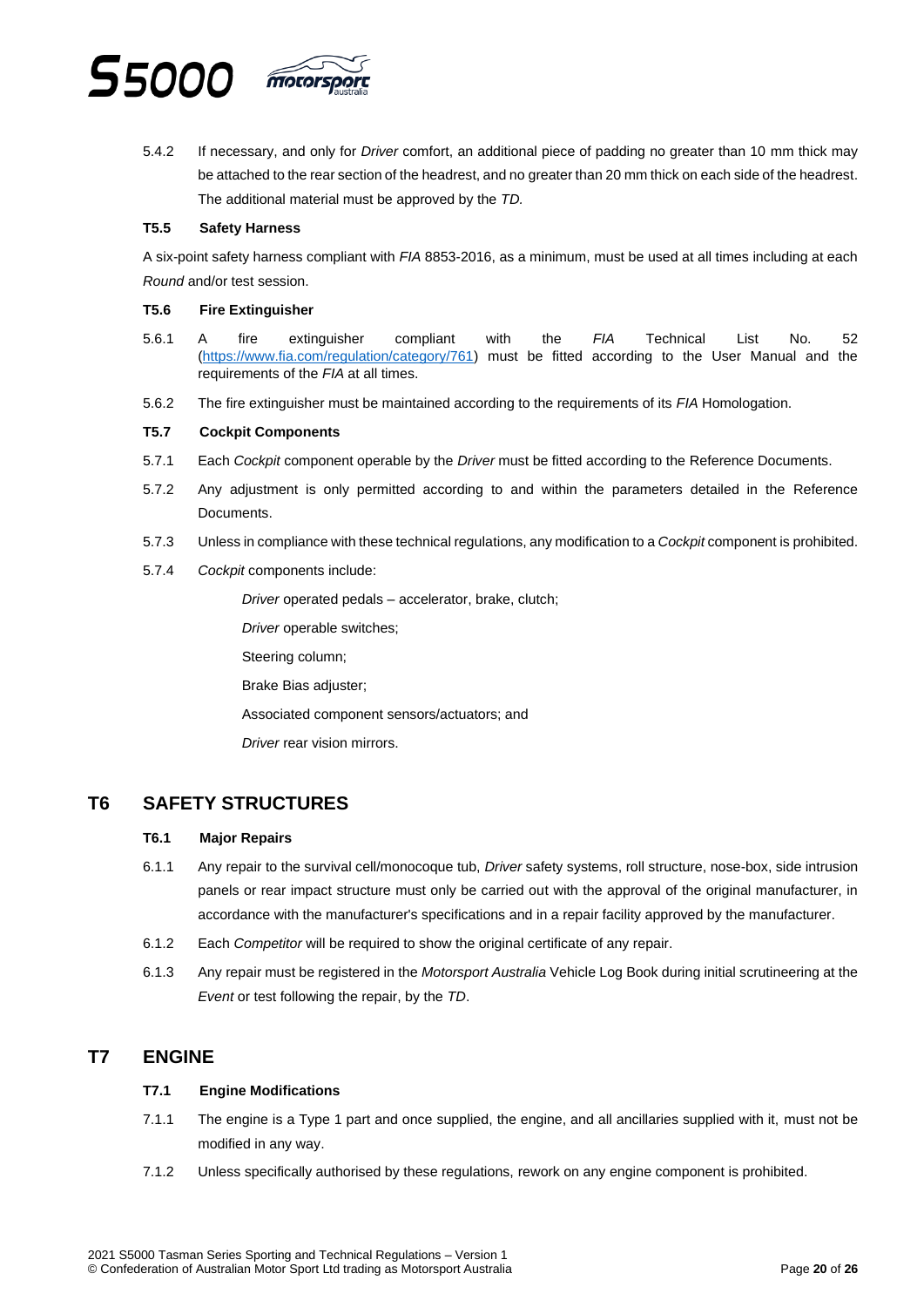

7.1.3 Unless expressly detailed in these regulations or with the written permission of ARG or the *TD,* the engine and associated components must remain exactly as produced and supplied by InnoV8 Race Engines, Stapylton, Queensland via GRM.

#### <span id="page-20-0"></span>**T7.2 Engine Sealing**

- 7.2.1 The engine will be sealed by the application of seals by engine supplier InnoV8.
- 7.2.2 Other *Seals* may be affixed by the *TD*.
- 7.2.3 Each *Competitor*, for each *Automobile*, must:

notify the *TD* of any damaged, worn or perished engine *Seal*; and

remove, modify or manipulate any engine *Seal* only with the permission of the *TD*.

#### <span id="page-20-1"></span>**T7.3 Engine Repair**

- 7.3.1 Each *Competitor*, for each *Automobile*, will advise the *TD* of any engine issue relating to performance, fluid consumption or fluid leak in which case the engine will be inspected whilst maintaining the integrity of the engine seals.
- 7.3.2 A repair that can be undertaken without removal of the engine may be done so only with approval of the *TD.*
- 7.3.3 If removal of the engine is required for repair, it must be done so in its entirety maintaining the integrity of the engine seals.
- 7.3.4 Any engine repair may only be completed with the knowledge of and supervision by the *TD*/InnoV8.

### <span id="page-20-3"></span><span id="page-20-2"></span>**T8 ENGINE CONSUMABLES**

#### **T8.1 Engine Oil and Coolant**

Unless approved by ARG, only the engine oil/s and coolant and the volume of each as directed by ARG and the manufacturer are to be used at all times including at any *Round* and/or testing.

#### **T8.2 Engine Filters, Belts**

Only the engine filters, including inlet air filter and engine oil filter, and accessories drive belts as supplied according to the specifications of the engine manufacturer is permitted to be used.

### <span id="page-20-5"></span><span id="page-20-4"></span>**T9 ENGINE COOLING SYSTEM**

#### **T9.1 Engine Coolant Radiator Pipework**

Only the engine coolant radiator/s, associated pipe work and joiners as supplied by the manufacturer is permitted to be used.

#### <span id="page-20-6"></span>**T9.2 Engine Oil Cooler**

Only the engine oil cooler, associated pipe work and joiners as supplied by the manufacturer is permitted to be used.

#### **T9.3 Gearbox Oil Cooler**

Only the gearbox oil cooler, associated pipe work and joiners as supplied by the manufacturer is permitted to be used.

# <span id="page-20-7"></span>**T10 EXHAUST SYSTEM**

Only the entire exhaust system as supplied by the manufacturer is permitted to be used.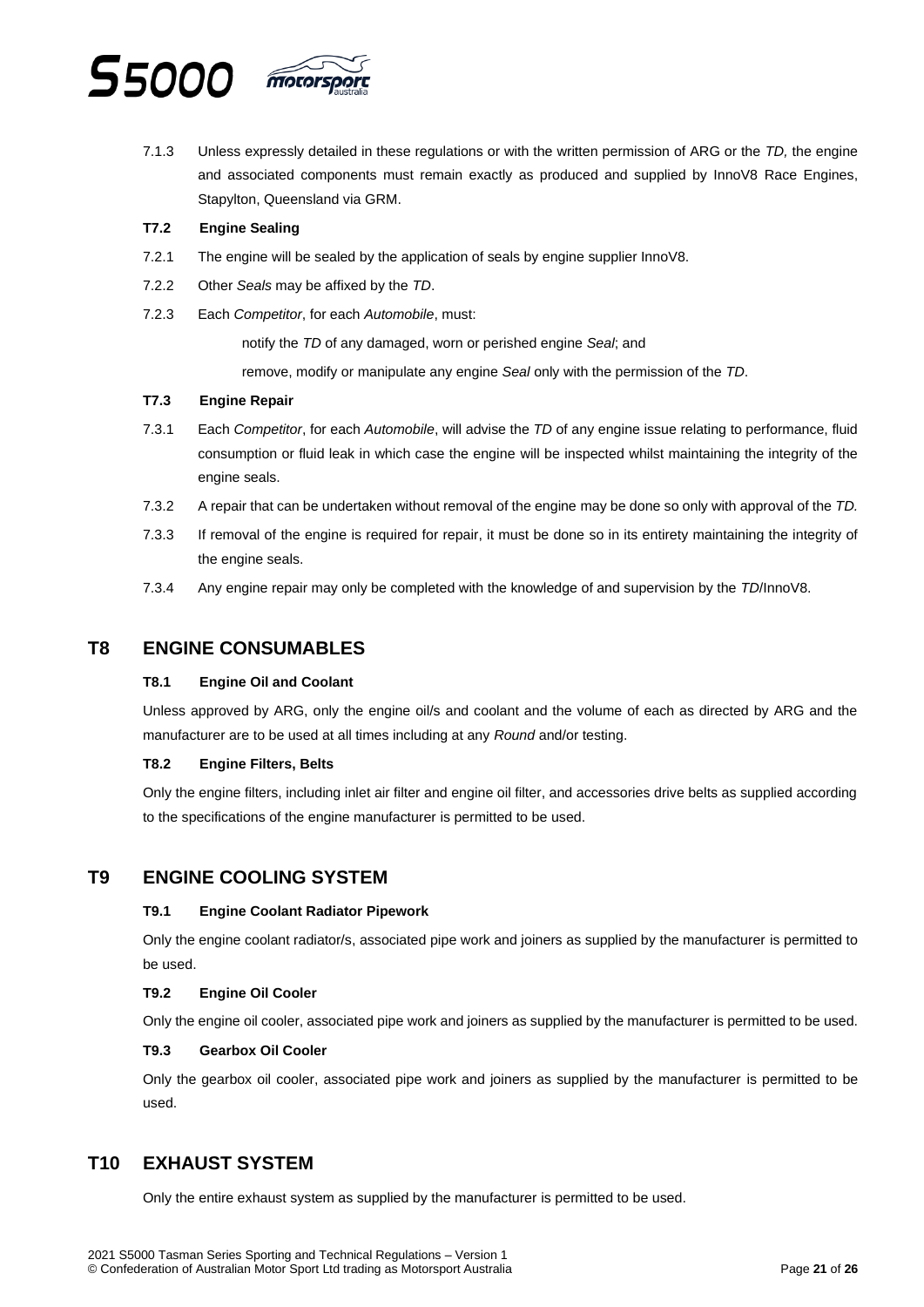

# <span id="page-21-1"></span><span id="page-21-0"></span>**T11 ELECTRICAL SYSTEM**

#### **T11.1 Modifications**

- 11.1.1 The electrical system is a Type 1 part. Only the entire electrical system including the loom/s and the routing of the loom/s and location of the components as supplied by the manufacturer is permitted to be used.
- 11.1.2 Any repair may only be conducted, to/on any component of the electrical system including the loom/s, ECU and/or sensors, by the manufacturer or its appointed agent.

#### <span id="page-21-2"></span>**T11.2 Battery**

- 11.2.1 Only the single battery and components as supplied by the manufacturer is permitted to be used.
- 11.2.2 Each *Competitor*, for each *Automobile*, must ensure that:

the on-board battery and starting system is capable of demonstrating at least 3 engine starts without external recharge, or assistance, at any time during the *Round*; and

a supplementary external source of energy is temporarily connected to the *Automobile*, utilising the supplied connector, to start the engine whilst in the pit area or on the grid prior to the formation lap at each *Round*.

Note: Fitment of the supplementary energy source whilst checking starting system capability is prohibited.

#### <span id="page-21-3"></span>**T11.3 Engine Control Unit (ECU)**

- 11.3.1 Only the ECU, including software and components, as supplied by the manufacturer is permitted to be used.
- 11.3.2 Each *Competitor*, for each Automo*bile*, must ensure that:

the ECU diagnostic connector is positioned in an accessible position within the *Cockpit* of the *Automobile* allowing the *TD* free access to it at all times including when the *Driver* is seated in the *Automobile* and fully prepared to take part in a *Track* session; and

they notify the *TD* of any damage or performance issue as soon as practical once identified.

#### <span id="page-21-4"></span>**T11.4 Sensors**

- 11.4.1 It is prohibited to replace, relocate, or interfere in any way with any sensor.
- 11.4.2 Additional sensors to those listed in the S5000 Reference Documents are prohibited.

# <span id="page-21-6"></span><span id="page-21-5"></span>**T12 ENGINE IGNITION SYSTEM**

#### **T12.1 Spark Plugs**

- 12.1.1 The standard production spark plug as supplied by the manufacturer must be used.
- 12.1.2 The location of the electrode tip will be in the standard position in the combustion chamber.

#### <span id="page-21-7"></span>**T12.2 Ignition Coil**

The standard production coil-on-plug units as supplied by the manufacturer must be used and may not be repositioned. It is prohibited to use any other method or component to trigger, distribute or time the ignition.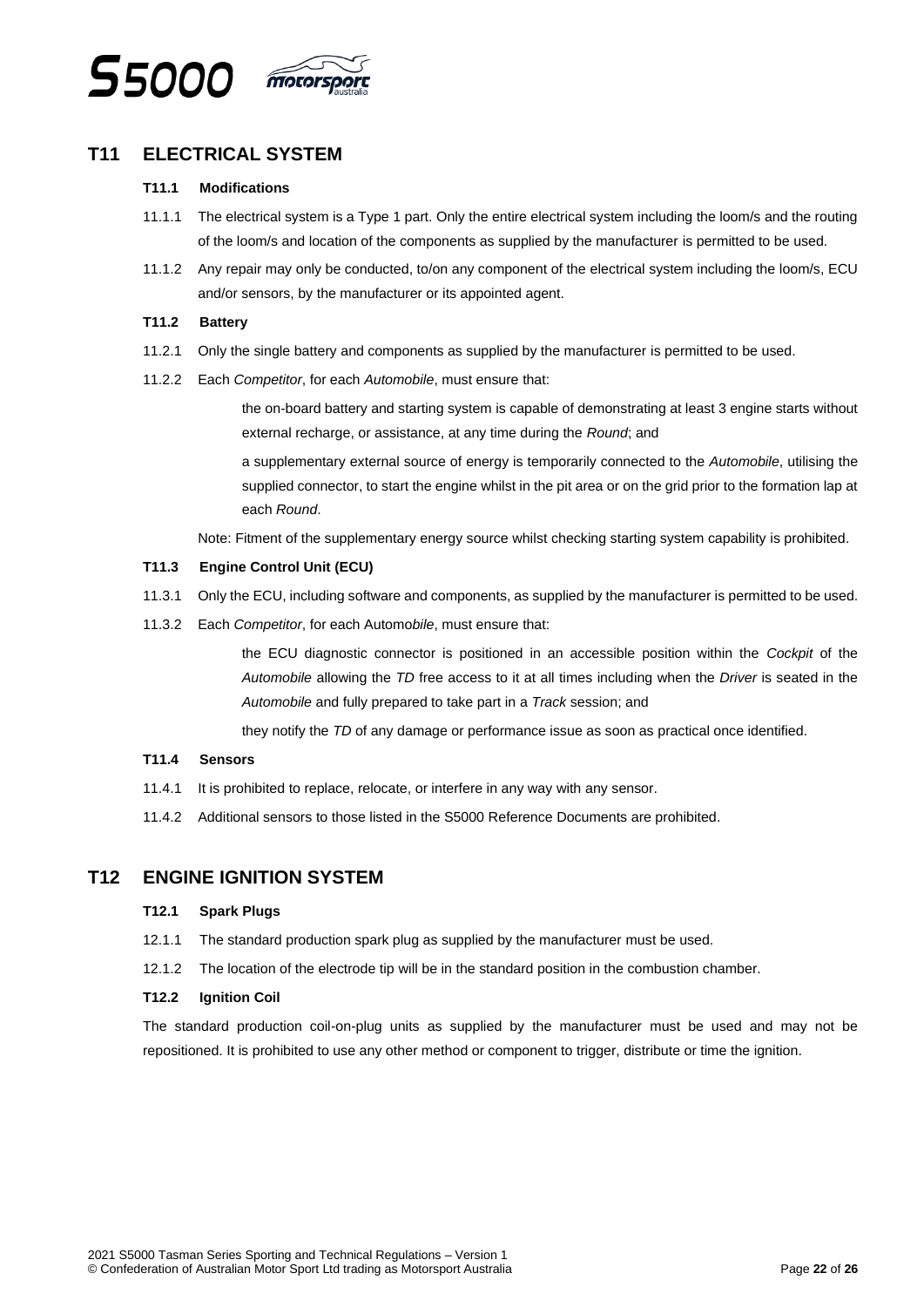

# <span id="page-22-1"></span><span id="page-22-0"></span>**T13 TRANSMISSION**

#### **T13.1 Flywheel and Clutch**

Only the flywheel and clutch assembly including clutch plate, diaphragm and clutch actuating slave cylinder as supplied by the manufacturer is permitted to be used. Any modification to these components as supplied, other than normal wear from use, is prohibited.

#### <span id="page-22-2"></span>**T13.2 Gearbox**

13.2.1 Each *Competitor*, for each *Automobile*, must ensure that:

all casings and gearbox components, including shifter mechanisms, must be of original manufacturer supply; and

a reverse gear must be operable by the *Driver* at any time when the engine is running.

- 13.2.3 Gearboxes will be sealed by the supplier, Hollinger Engineering, Kilsyth South, VIC, prior to *Competition* and must remain sealed.
- 13.2.4 Unless approved by the *TD*, gearbox *Seals* must not be removed, modified or manipulated.
- 13.2.5 The oil level in the gearbox/drop-gear assembly must be maintained at the correct level as per the Reference Documents.

#### <span id="page-22-3"></span>**T13.3 Gearbox Ratios**

Only the original gearbox ratios as supplied by the manufacturer are permitted as follows:

| Final drive     | 32:10 |
|-----------------|-------|
| Drop Gear       | 25:26 |
| 1 <sub>st</sub> | 40:13 |
| 2 <sub>nd</sub> | 36:16 |
| 3rd             | 32:18 |
| 4 <sup>th</sup> | 30:20 |
| 5th             | 31:24 |
| 6 <sup>th</sup> | 24:21 |

# <span id="page-22-5"></span><span id="page-22-4"></span>**T14 SUSPENSION**

#### **T14.1 Springs**

Only 1 pair of the 3 different rate pairs of front/rear springs supplied with the *Automobile* is permitted to be used at any time.

#### <span id="page-22-6"></span>**T14.2 Shock Absorbers**

- 14.2.1 Only the JRi shock absorbers supplied with the *Automobile* are permitted to be used, which will be sealed.
- 14.2.2 Two-way adjustment using the standard mechanism is permitted.
- 14.2.3 At any time, and with reasonable notice, the *TD* may instruct a team to remove the shock absorbers fitted to their *Automobile* and replace them with a set of shock absorbers as provided by ARG.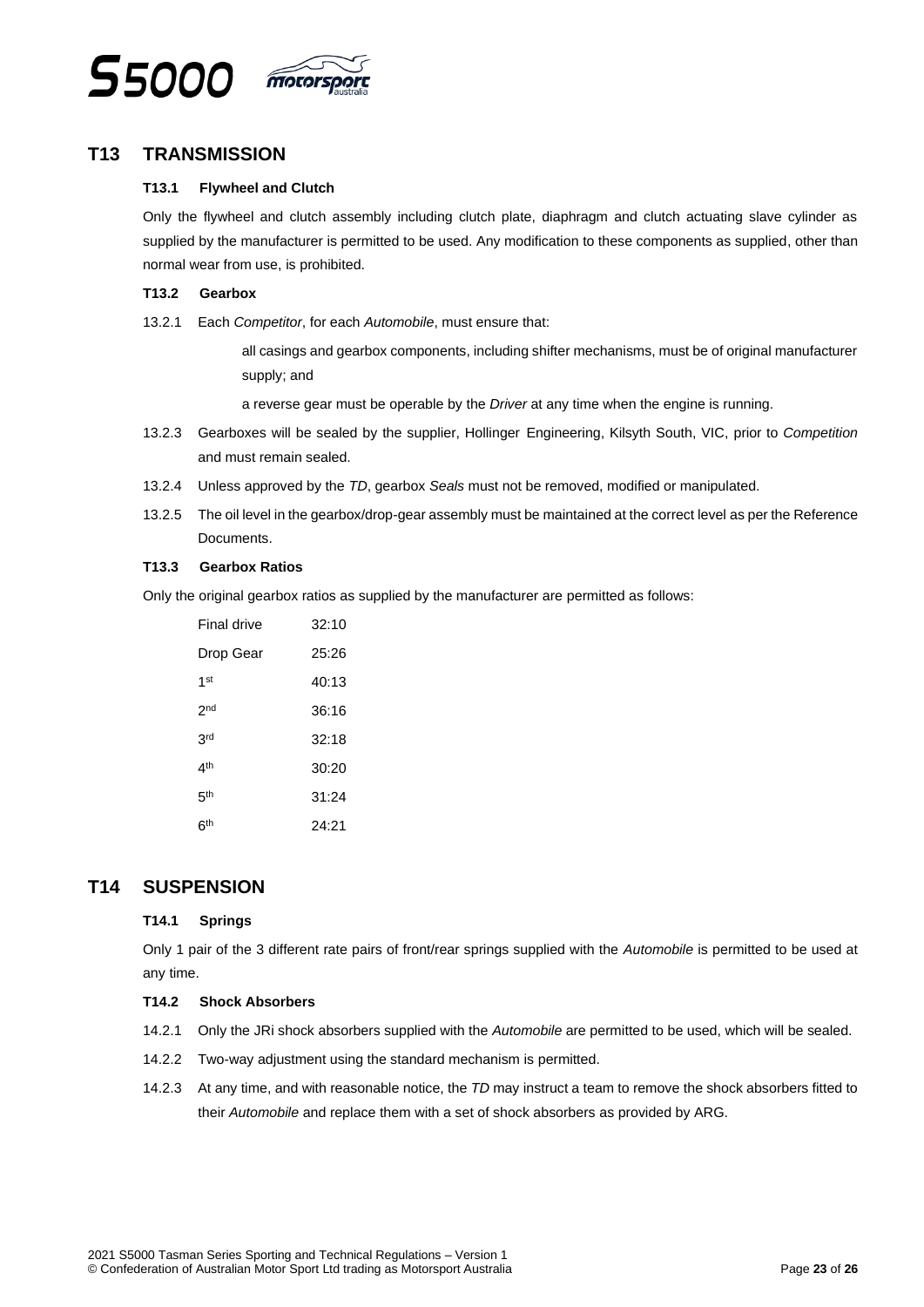

# <span id="page-23-0"></span>**T15 FUEL SYSTEM**

Only the complete fuel system, including tank, pump, filters, lines and required connections as supplied by the manufacturer is permitted to be used. Except for those components applicable under T2.1 and/or T2.3 of these regulations, any modification to the fuel system components as supplied is prohibited.

# <span id="page-23-1"></span>**T16 BRAKES**

Only the complete front and rear brake systems, including brake rotors, calipers, master cylinders, push rods, lines and required mounts/connections as supplied by the manufacturer and/or associated parts supplier is permitted to be used. Except for those components applicable under T2.1 and/or T2.3 of these regulations, any modification to the brake system components as supplied, other than wear from normal use, is prohibited.

#### <span id="page-23-2"></span>**T16.1 Brake Pads**

- 16.1.1 Only the brake pads as detailed in the S5000 Reference Documents are permitted to be used.
- 16.1.2 Save for wear from normal use and any process of cleaning or de-glazing the brake pads, modification of the supplied brake pads is prohibited.

# <span id="page-23-3"></span>**T17 WHEELS**

- 17.1 Only the complete front and rear wheel and required mounting components as supplied by the manufacturer are permitted to be used. Except for painting of the outer surface, any modification to these components as supplied is prohibited.
- 17.2 A safety retention device must be in place on the wheel nut throughout the *Round* and must be in service after each wheel change. This safety retention device must be painted dayglow red or orange and be visible when a wheel is fitted correctly.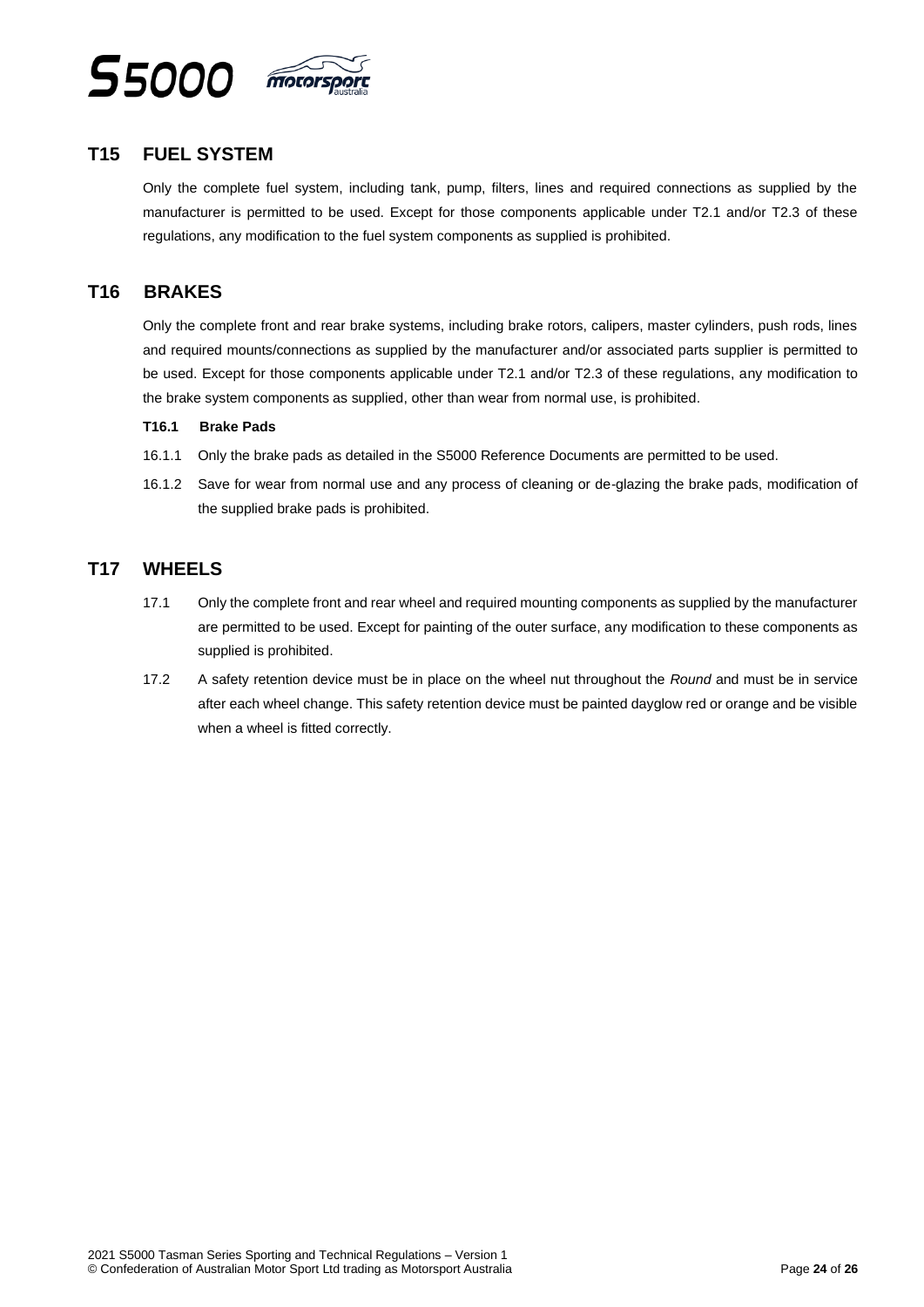

# <span id="page-24-0"></span>**ATTACHMENT 1 – MARKINGS ON** *AUTOMOBILES*

Areas marked in red are reserved for ARG (sponsor) and *Competition Number* use unless authorised by the *CM*.